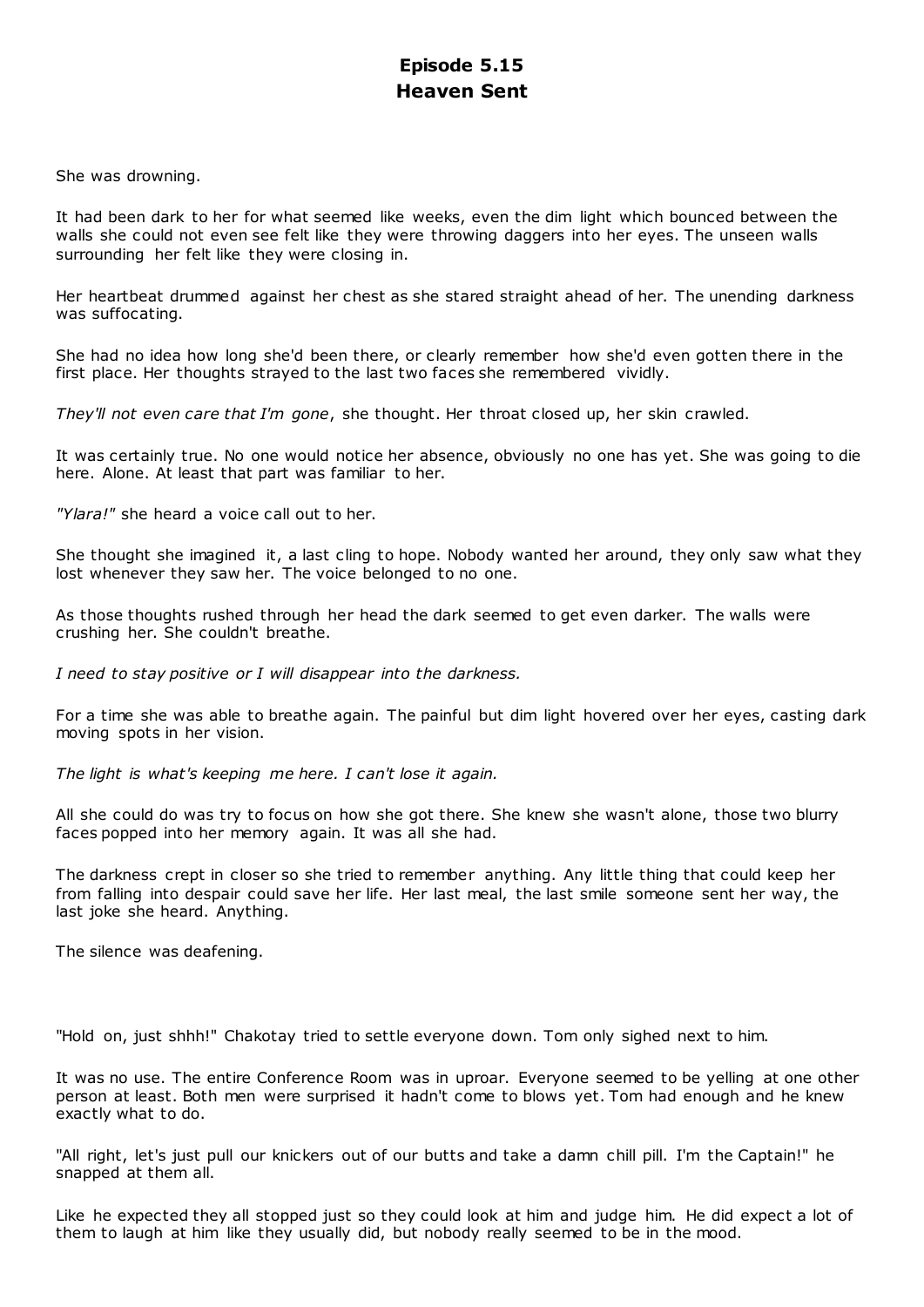"Knickers," Annika giggled. Well almost nobody.

"Right, now that I have your attention lets just focus on one thing at a time," Tom said. The voices started to raise again. "I'll be the one deciding it. Unless you want me to complain about what Miral did to me this morning and hear about my latest holodeck program." That shut everyone up.

"Wow, his annoying-ness has a use," Chakotay was amazed.

"Good, now... let's start from the beginning," Tom said.

# **Twelve Hours Ago:**

He hated feeling helpless. He loved to be in control of everything and everyone. That was the whole point in being superior to everyone, wasn't it? But all he could do now was watch and wait.

The Doctor hurried around the biobed as the scanner closed around its patient. Nikki meanwhile collected some hyposprays and dashed over to join him. His hand flew out, hinting for a specific one. She handed him one. He didn't waste any time injecting it into the neck. He asked for something else but Nikki didn't respond as quick.

"The round device," he reminded her.

Nikki nodded, "I know." She handed the only round object she had with her.

*Why does the hologram put up with that girl? Perhaps he has her around to make him feel smarter or more useful. I should bring back Riker for him.* The joke didn't tickle him like he hoped. Why was he so angry?

"This should help keep her mind active during the procedure," the Doctor said as he gently placed it onto the forehead. A little twist to the device activated it. "Nikki, start it up."

Nikki quickly walked over to the other side to press one panel on the biobed. The Doctor glanced at the readings he was getting on his side of the scanner, he nodded. "Stable, for now. Keep monitoring her."

"No problem, Doc," Nikki said.

Stable? Who was he fooling? Damien looked over to the other person waiting. *That's for the blond's benefit. Don't want him going all psycho on us. Why the hell not, it would be a fun distraction, could kill off some of the annoying fodder. Win win. Wait, would he even do that over Ylara? Damn.* He sighed in disappointment.

The Doctor walked over to his closer observer, his forehead covered with worry lines.

"She's stable?" James questioned him.

The Doctor sighed. "She's suffered severe neurological damage. It's going to take some time, which we don't have. The best I could do for her was to induce a coma."

"So the opposite of stable then," Damien had to say. The Doctor and James both heard anger in his voice, but neither of them believed it.

"If I had left her the way she was, the shock would have destroyed the rest of her higher brain functions," the Doctor responded. "I'd call that stable compared to what she was before."

Damien couldn't believe what he was hearing. *Surely the freak's not that stupid. Rest of means some of her brain functions are fried. She's not Paris or that idiot blondie with the spikes on her head, she would need those. She's done for.* His fists clenched within the fold of his arms.

"What caused it?" James asked.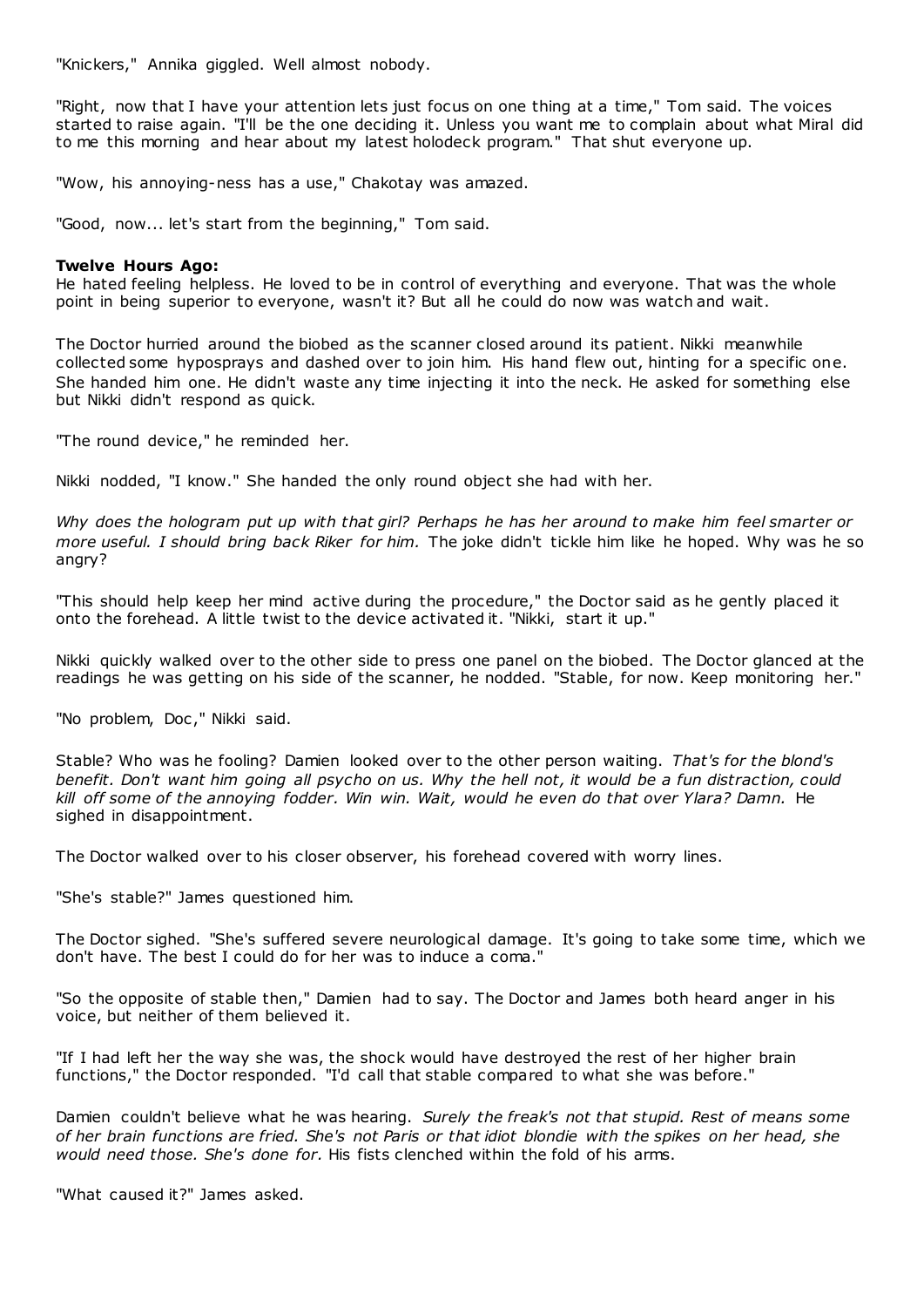The Doctor shook his head, "that's the mystery. She had no history of any neurological problems, discounting telepathy." Damien chuckled grimly, the pair looked over to see him shaking his head. "Like you the telepathy doesn't cause any damage unless that skill is under direct attack. I know where to look for that, and it's not the issue here."

"It's not the temporal chip backfiring or anything?" James asked.

"No, I would have seen it. I realise that this is difficult, but I know what I'm doing," the Doctor responded a little impatiently.

James breathed in deeply and sighed out twice as much, at least it felt like it to him. "What are the odds that she'll come out of this?"

"It's too soon to tell," the Doctor replied. He waited to see if anymore questions would be fired at him. When he got nothing he made his way over to Damien. "So, while I have five minutes, what can I do for you?"

*What!? What kind of stupid question is that?* Damien stared at him angrily, his eyes were very wide.

The Doctor meanwhile checked his memory to see if he said anything about dissecting rabbits instead.

"You could get back to work, that's what you can do hologram," Damien spat back at him.

"I don't understand," the Doctor was taken aback. "I am working."

"No, you're screwing about annoying me," Damien muttered.

The Doctor glanced back over to James who was watching all of this as well, he didn't seem like he was going to help him. "You're here for a reason, what's wrong with you?"

It all made sense to him now. "Oh I see, I see what's going on here," Damien said. "Fine, I'm just here to watch the death scene. I'm waiting for the moment you're not watching to do it myself. I'm here to steal medical supplies to kill others."

The Doctor again looked towards James, his eyes begging for some help. The Security Chief just rolled his own eyes and returned his attention to Ylara lying on the biobed.

"I'll have to ask you to leave then," the Doctor said.

*You can ask but I don't take commands from anyone, bag of light.* "Piss off," Damien hissed at him.

The Doctor gave up, he made his way back over towards James. "We have a problem."

"Relax, Damien's not serious," James groaned.

"Then why is he here?" the Doctor said in a cautious voice.

James shook his head. "He's worried."

The Doctor didn't believe him, his eyes were back to being wide. "His words and attitude say otherwise."

"You're half right," James commented.

The comm beeped, it was deafening compared to the eery silence in Sickbay. *"Rex-Stuart to Stuart... god I hate saying that."*

James would have usually smirked at something like that, but he wasn't feeling up to it. He just tapped his commbadge. "I told you Jess, if you don't like Rex, use Annet. Or I can set you up as Stuart again and me Taylor-Stuart if you want."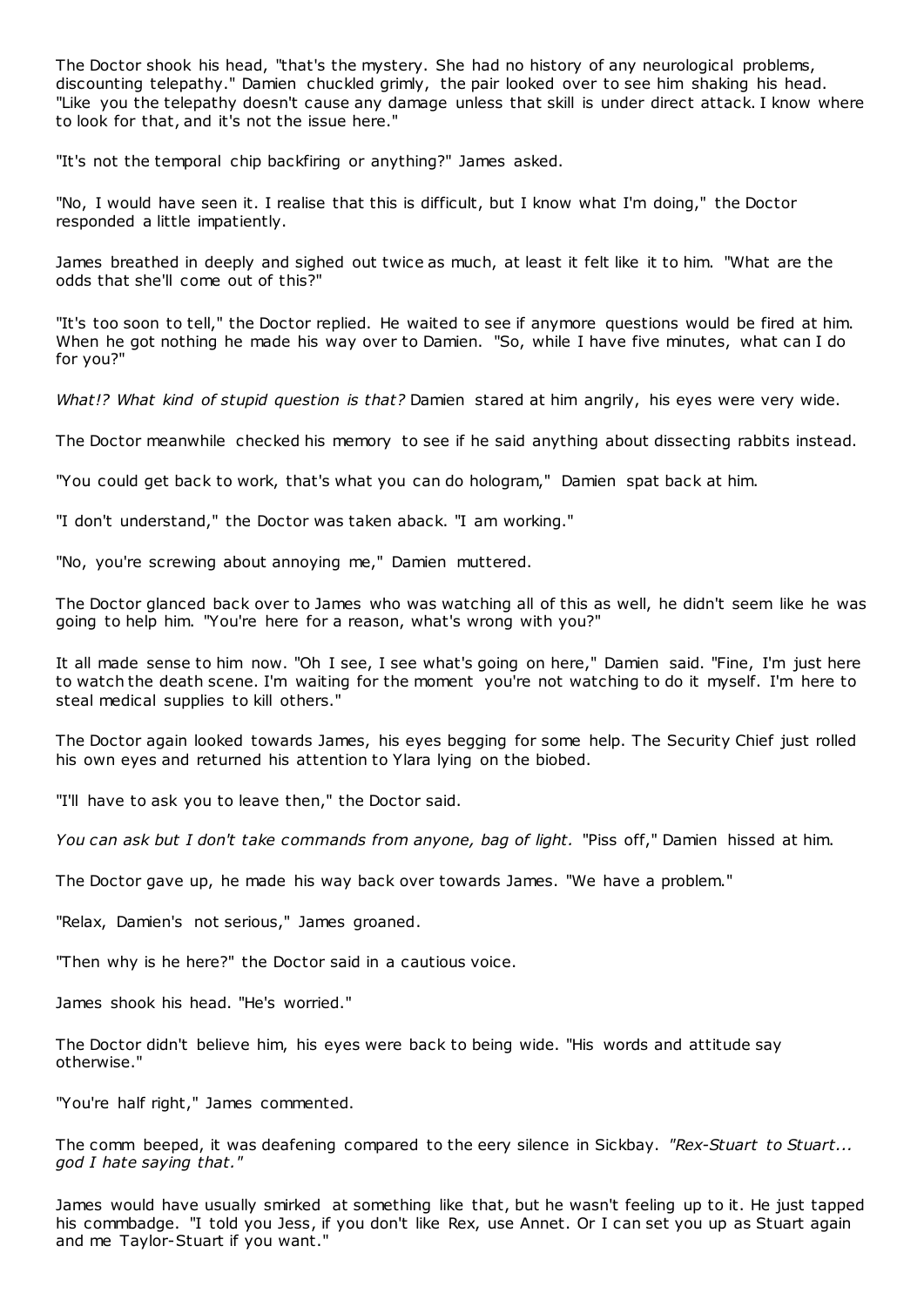*"Annet Stuart, I dunno what's worse. At the very least if we're calling each other I can use Stuart, the computer can't be that dumb,"* Jessie's voice muttered.

"What's up Jess?" James asked her to change the subject.

*"I'm outside the nursery. I was just wondering if you're going to meet us at some point cos we're going to the Mess Hall."*

James covered his face with his hand, groaning quietly. "I lost t rack of time. Yeah sure, I'll be there. Sorry."

*"No worries, I assumed you were busy. See you later."* The comm cut off.

"It's all right, if there's any change I'll call you," the Doctor said.

"Thanks," James managed a weak smile before turning to leave.

The Doctor quickly blocked his path, "can you take him with you?" James pulled a face as a response. "Or at least take him outside."

"I told you, he's not going to do anything. As usual he's all talk," James said before walking around the Doctor to leave.

The Doctor sighed as he turned around to glance at Damien. The troublemaker had sat himself down on an empty biobed. "Interesting," the hologram mumbled.

*Lieutenant Commander Paris' Log, Stardate 58679.7: Due to an unknown power drain and surge, the USS Leda was destroyed by a warp core breach, killing three of its crew. Despite the disaster we're still pursuing what we believe to be the Enterprise. As we have a clue to their mission we know they'll be making a stop at a planet at some point. Hopefully at the very least we'll break up the gap between us. In the meantime we will be investigating the breach and its cause.*

"Phew, managed to get through another log without a joke," Tom sighed in relief. "Not that my jokes aren't hilarious or anything."

B'Elanna was using her judgemental stare she used when he did something stupid. As his own stare tried to escape he noticed she wasn't the only one.

"What?" He asked just in time to get some mashed potatoes thrown in his face.

Miral giggled, "much better."

B'Elanna resisted a smirk for now. "Seriously Tom, you thought the dinner table was appropriate for that?"

Tom wiped the potato from his face, "I didn't have time before."

Bryan seemed to accept it and returned to his dinner, though Johnathan wasn't quick to let him off the hook. "Enterprise huh?"

Tom's eyes widened, "uh no, that's just a nickname or a code name we've given it." B'Elanna shook her head as she continued to eat her dinner. "You know cos it looks the same."

Johnathan laughed, "wait till I tell everyone that."

"Don't," Tom groaned loudly. "We're trying to keep it between senior staff." It was too late. Johnathan was already at another table breaking the news to the people there. "Johnathan! I'll tell you something juicier if you keep it hush."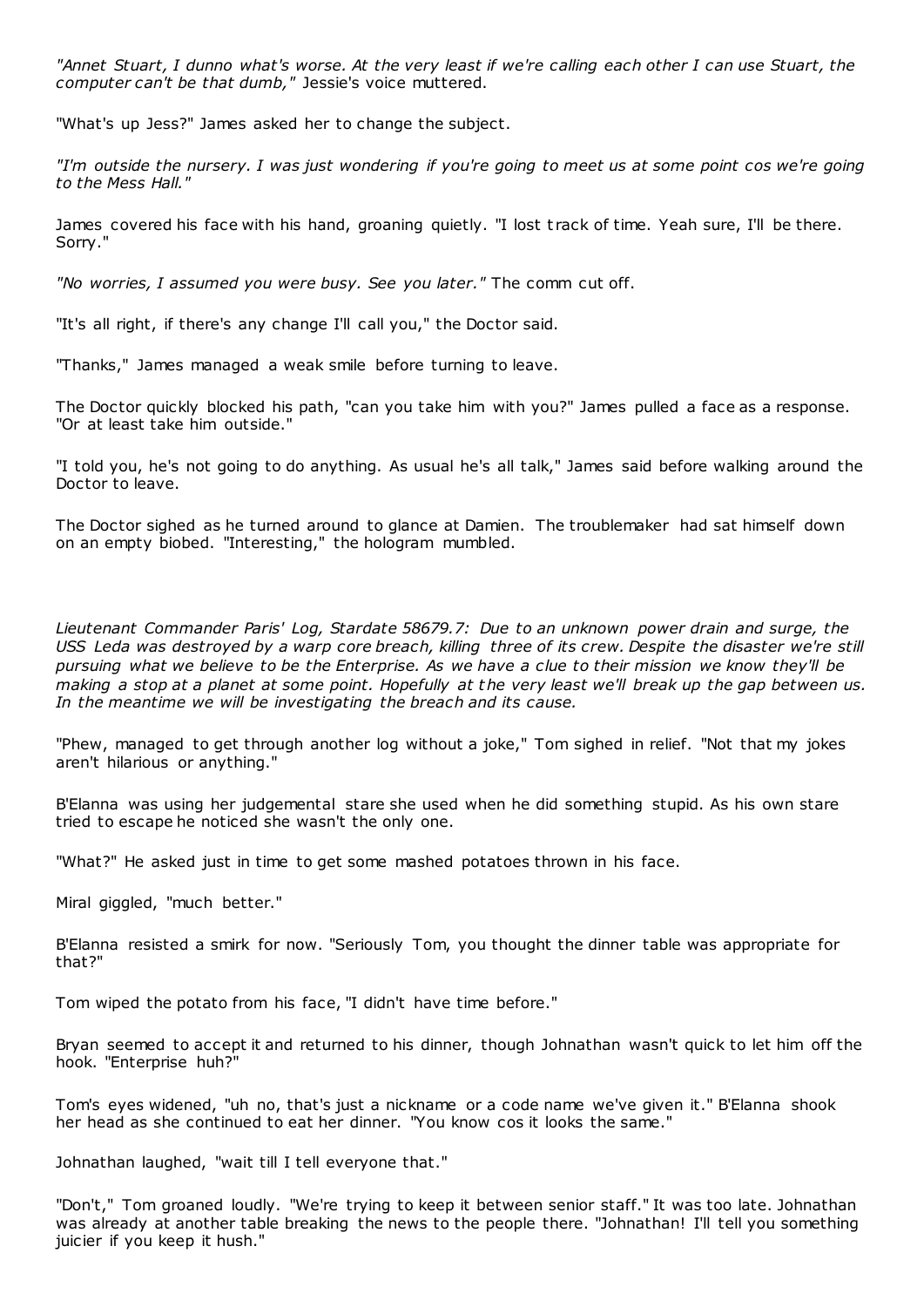"I'm listening," Johnathan said as he jumped into his seat. At his size, Tom was impressed he could do all that so fast.

"This is why you make logs in your office," B'Elanna said to herself.

"Noted, now for the rumour..." Tom sighed.

At another table the Stuart family were only just starting their meals. James was barely touching his though.

"So she was fine one second and the next?" Jessie whispered to him. He only nodded grimly. "God, how awful. The Doc will help her though."

"I don't know," James slowly shook his head. "He gave me some claptrap about it being too soon for a prognosis. I heard him though, he must think I'm too stupid to understand him. Her higher brain functions are mostly destroyed, a coma's what is keeping her alive."

Jessie looked down at the table, she briefly checked to see if their kids were still focusing on their dinner. They were. "I see."

"He didn't want to tell me the truth. Fair enough," James shrugged.

"It's a little convenient, don't you think?" Jessie whispered. James' head moved a little to the right where she was sitting. "You said the Doc didn't know how it happened."

"No, but how is that convenient?" he whispered.

Jessie sighed, she decided to lean in closer just in case the kids heard her. "Think about it. Kiara brings a book full of resurrection and death related spells to our home. It disappears. Then Ylara suddenly drops to the floor with no hope of recovery."

James stared straight ahead of him as he finally got what she was getting at. Not only that, but he knew she was very likely right. He felt his anger rising to the surface, the hand lying by his side on the seat curled into a fist. The children sitting opposite him helped him keep it from building any further.

"I hate to say it but a few people could have done this," Jessie still whispered.

"Yeah, and I think I know who," James also whispered.

Jessie's head dipped down, her face turned a little paler. "Kiara, Craig..."

James looked directly at her this time, he seemed a little shocked. "I... I doubt it."

Jessie turned her own to face him. She tried to give him a light reassuring smile. "I know Craig talked her out of it but we can't rule either of them out."

"I think we can. What happened to Ylara was barbaric. It wasn't a pain-free soul swap, this was a destroying her brain while she's conscious spell. Lena wouldn't have a living body to come back to," James disagreed. "Whoever did this didn't want Lena back or knew they couldn't, they just wanted Ylara dead."

Jessie's shoulders slumped a little as she thought about what he said. "I didn't see anything like that in the book." Her head shook. "This could have been a spell gone wrong, or they didn't know that this would happen. Craig may have talked Kiara out of it only for her sake. Kiara may have thought that this way would keep her out of trouble with the Q."

"What about Chakotay?" James suggested. "You know what he did to my mother, what he did to you..."

Jessie nodded grimly. "I haven't ruled him out."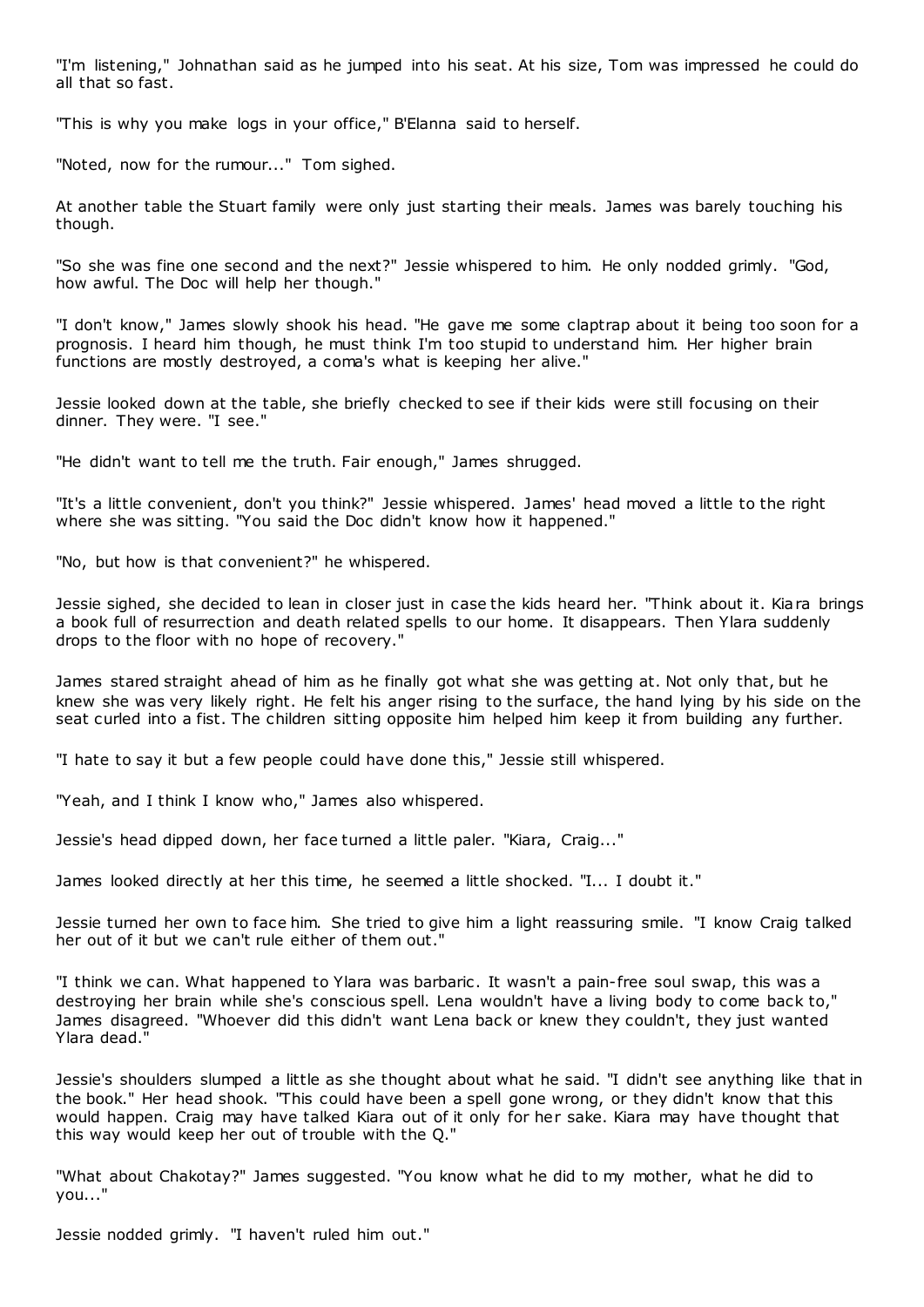"There's also Daniel. He's got a questionable past, and I've seen that for myself. Watchers like to do horrible stuff all the time," James whispered.

"Like killing their own Slayers?" Jessie cringed slightly. "Yeah, I'd definitely check him out." She looked down towards the floor, biting her lip. "I know you don't want to think Kiara and Craig could have done this, I don't either, but if the spell is reversible we need to cover as much ground as we can."

"Right," James nodded. "After the kids go back to nursery or school we should talk to them, one by one."

"Sounds like a plan. The only issue is, who gets who?" Jessie said, daring to smile.

James sighed, "if I promise not to throw Chakotay around, can I interrogate him while you do your usual threaten the watchers with Daniel?"

"That started like a question but it turned into a bribe," Jessie's eyes mockingly narrowed.

"Just your imagination," James said.

Jessie continued to squint her eyes at him. "Yeah yeah. Fine."

*"Hang on. I thought we were going to discuss what happened to my ship," Harry's voice chimed in.*

#### **Present Time:**

Everyone looked at Harry like he had just admitted to everything. He was a little too angry to really let that get to him.

"Three of my people are dead, we're down a ship, we're chasing another. I thought... "

"Already dead, already destroyed and already chasing. What we're talking about is still ongoing," Chakotay said in a surprisingly calm voice.

Harry was adamant that the Leda wasn't going to be forgotten. His fists were constantly clenching. "We don't know what caused it, it could very easily happen here. Besides we still need to decide which Leda crewmember takes which job. First Officer for example."

"Oh god, we don't have time for the pet Harry's ego game," James groaned.

"Since when does anyone give a crap about Ylara?" Harry was not giving up.

Craig cast his gaze down to his feet, almost like the guilt was weighing his head down. Jessie glanced over as he did, giving him a sympathetic stare.

James meanwhile went to close the gap between Harry and him but Chakotay of all people quickly stopped in between them. His hands raised into the air as a stop motion, while his head turned to look towards Harry. "That's still technically my daughter you're talking about. She will be gone forever if we don't find out who's responsible for this spell."

"Lena died a long time ago. She wanted to. She's not coming back," Harry said defiantly but his voice shook a little.

"The point is someone has tried to make that happen," Tom said as he rushed over to the trio. He was relieved that James hadn't just shoved Chakotay out of the way to get to Harry, but he knew if this continued it would happen. "I consider what happened to Ylara an attempted murder and it must be investigated. We have two Engineering staff researching the accident. Voyager is still on course following the Enterprise warp trail. We as a team will focus on this while they do that, understood?"

#### **Twelve Hours Ago:**

Tom sat in his Ready Room staring up at the two men bickering in front of his desk. They had been at it a while and his attention was starting to drift to his computer.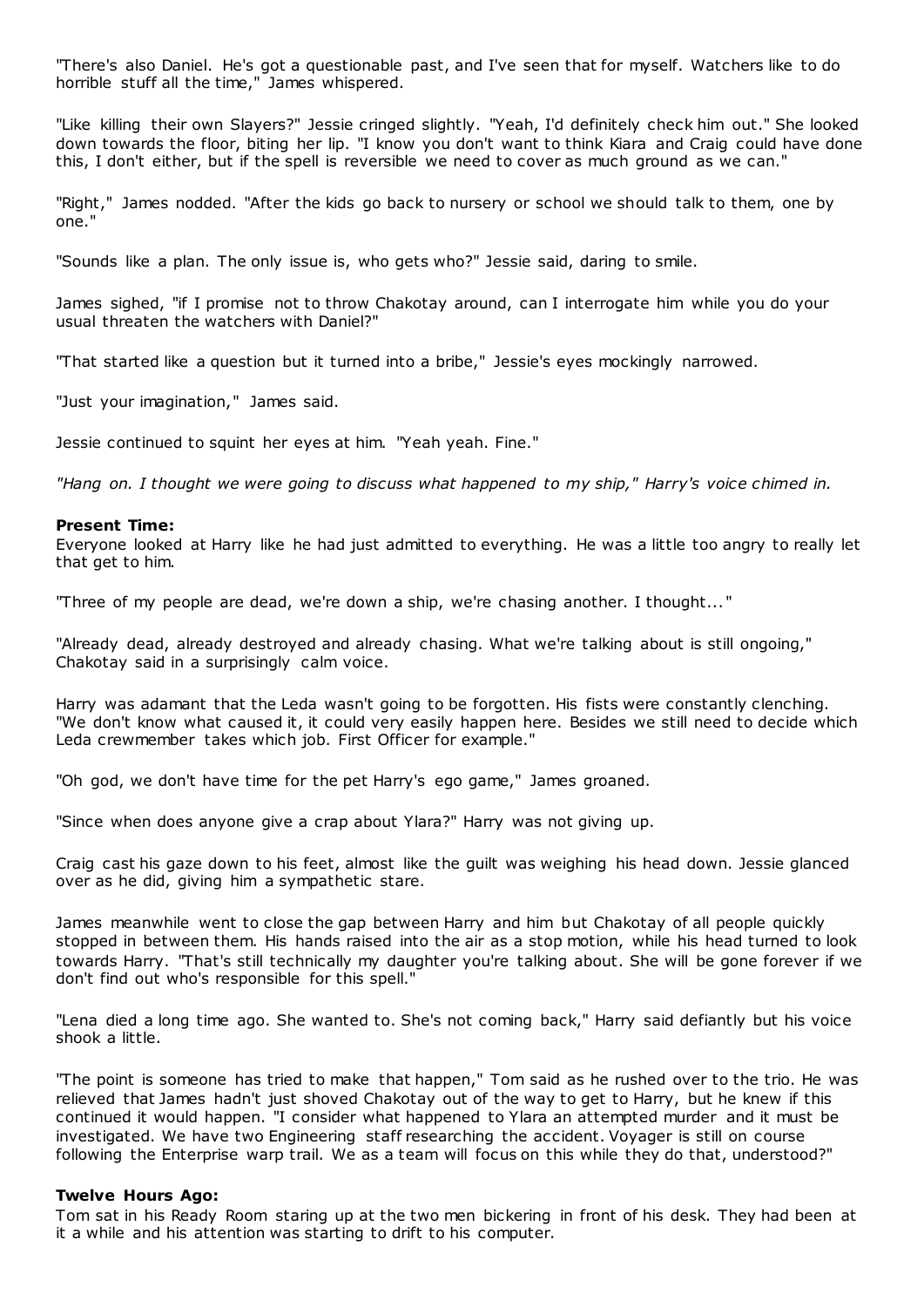"Oh so you'll take orders from Tom but you didn't want the first officer's job on the Leda," Harry said.

"Well it's either take orders from him, or take orders from both of you," Chakot ay explained.

"You're a deserter, a criminal. Why would Tom pick you over me?" Harry snapped.

"I'm sorry, did you say that I'm not Tom's girlfriend, why would I be picked over you? You have a good point," Chakotay commented.

Harry looked confused for a second, "but B'Elanna's not..." He got it finally, "oh haha, we're gay for each other. Hilarious."

"Finally!" Chakotay sighed. "Doesn't it feel better to admit it?"

The gay comment got Tom's attention back, he moved his tempting computer to one side. "Listen if I was, I wouldn't pick Harry. He's not my type. Second..."

Chakotay couldn't help but snicker, which interrupted Tom. "We both know what your type is; aggressive, doesn't take your crap. I know who you'd pick."

Tom's face turned beetroot red while Harry decided to chime in with the laughter. "Please, James is not good enough for me." That didn't help at all. "I'm not gay, it doesn't matter!"

"No use getting so worked up about it. There's nothing wrong with it," Chakotay smiled.

To his and Harry's surprise Tom started to smile as well. "Oh I see what you two are doing. You think that by joking around about me and James that I'd be too embarrassed to have him as first officer anymore, and I'll pick one of you." He climbed out of his chair and leaned on his desk. "Well Tom's way too smart for you, so tough."

Harry and Chakotay glanced at each other, still smirking. When they turned back they both said the same thing, "no comment."

"Great. Now, we have the entire Leda crew that needs to be assigned to Voyager somehow. I'm in dire need of a new opps officer as my current one likes to eat everything, the station's all sticky and..." Tom muttered, pulling a disgusted face. "So that's you sorted, Harry. Chakotay, I'm sure the morgue will love to replace Damien with you. Although he is only doing the paperwork.

"That was the Leda morgue, Voyager's is staffed," Chakotay said. Tom sighed as he hoped he would have rose to the bait.

Harry however did, his hands flew to his hips. "Opps? I'd be right back where I started!"

"Maybe you should consider this; with the Leda gone there is more crew than positions on Voyager. You've got your first officer taking care of Security so he very rarely does it. Either way he can't have two jobs," Chakotay said.

Tom sighed in disappointment. "Oh come on Chakotay. After all this time you don't see when I'm messing with you. As soon as James found out about the Leda, the second thing he said was about giving away that job to a Leda crewmember."

"Second, what was the first?" Harry was curious. Chakotay shook his head and rolled his eyes.

"Again you spoil my fun," Tom pouted. "*As long as it isn't Chakotay*."

Harry's face lit up while Chakotay rolled his eyes again. "Naturally," he groaned. "Surely he wouldn't stay in the job he dislikes just to spite me."

"Probably," Tom nodded. "It's not his call though. I'll decide during the meeting tomorrow morning. Whoever it is has to help me figure out the rest of the Leda assignments. Still want it?"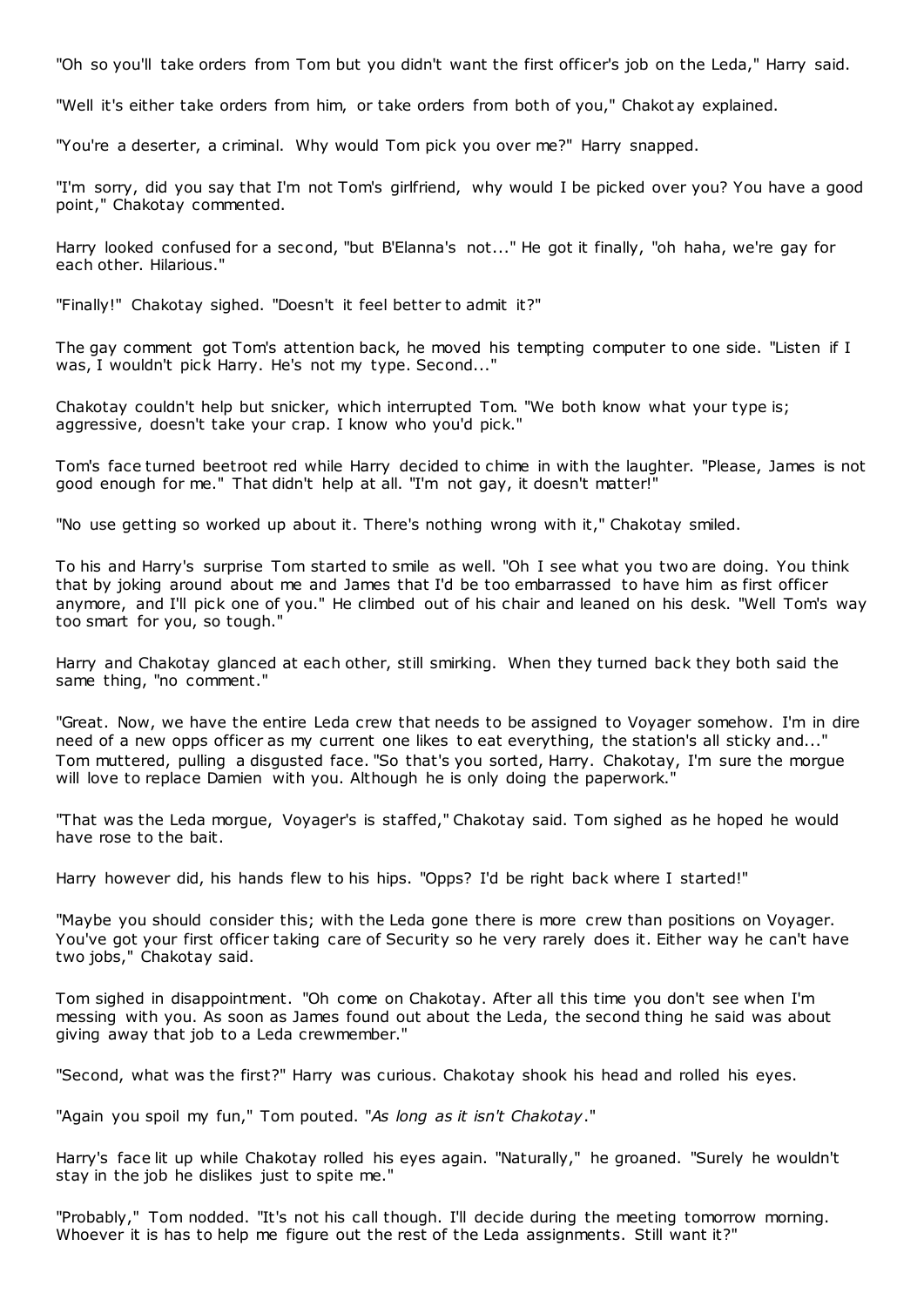## **Present Time:**

"You didn't listen to me at all," Tom muttered.

Harry shrugged, "no, but it was important."

"How?" Tom asked.

"Well it explains my confusion about this meeting being about Ylara," Harry replied. Everyone in the room groaned.

"It's about one in the morning Harry. Do you really think we'd have a meeting about that at this time?" Jessie snapped.

Harry sighed, "no, but it's not like anyone told me about this subject until I was here. Besides I think it helps."

"Again how?" Tom also sighed.

"Well if we were too busy arguing in the Ready Room for an hour, we couldn't be doing some spell," Harry said. "Not that I could."

"Oh so you were giving me an alibi?" Chakotay was surprised. That soon faded, "you're just making that up so you don't look stupid and self centered."

"Doesn't matter. The spell might not have taken effect immediately. Until we know more about the damn thing, we don't know for sure," Jessie pointed out.

Chakotay turned his attention on her, her eyes narrowed a little. "I wouldn't hurt my own daughter."

Damien decided to chime in. "Why not? You tried to vaporise her only a few months ago." Everyone's head slowly turned in his direction. They'd forgotten he was there as he'd been uncharacteristically quiet.

Chakotay glanced back towards Jessie and then James. "This is why you threatened me over some book? You really suspect me of this?" They didn't answer, they just stared at him coldly.

#### **Eleven and a half hours ago The Bridge:**

Chakotay couldn't help but roll his eyes. Tom always knew how to shorten his nerves. Despite his good argument James was still being considered for the first officer role, and the thought of him keeping that job made him shudder.

"Oh so *Killed numerous people, beaten three times as many* is still an option, but *only screwed up once* isn't?" he had to make sure.

"James is rarely here for it to make any difference," Tom said, smiling casually. Chakotay's stare in his direction chased that away. He laughed and patted Chakotay on the shoulder, "had you going, big guy. We'll discuss it but remember, whoever I pick has to have the backing of the crew. They won't listen to someone they don't respect."

"Learned that one finally, have you?" Chakotay smiled back. *This is almost too easy.*

Tom's smile turned into nervous laughter, "please, this isn't about me."

Harry smirked at the two of them. "That's why he needs a first officer the crew will listen to, cos no one listens to him."

For once he had a point, Chakotay thought. He knew nobody would listen to him anymore, and he deserved that. He had to mend a lot of bridges before anyone would respect him again, and he was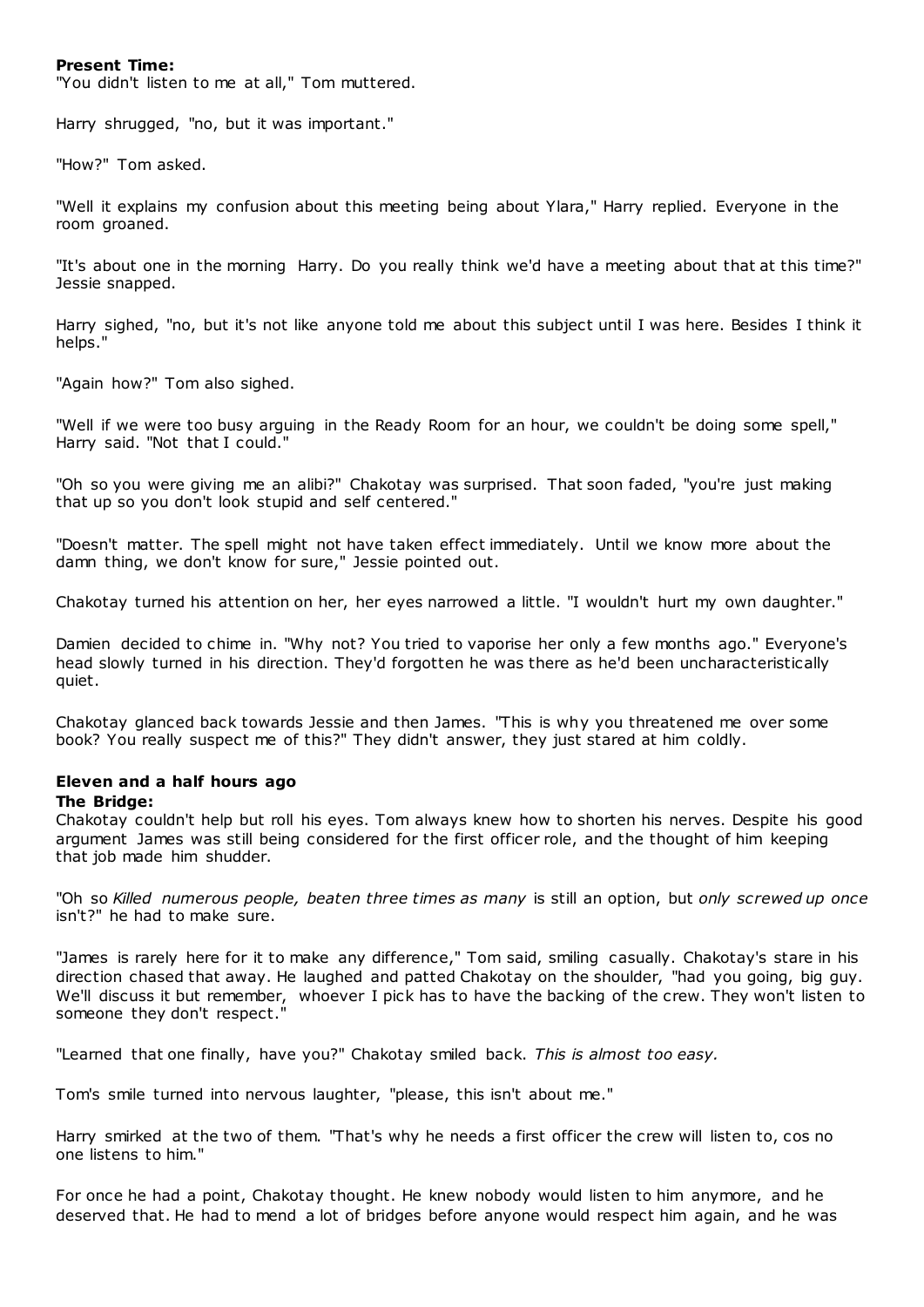willing to do that. Having Harry in charge instead of him, he could just handle. James on the other hand deserves it less than he does.

"Exactly, and who's going to defy the killer with the super strength? Not many and..." Tom said, then he finally got it. "Hey!"

"Relax, he's just talked himself out of the running," Chakotay smirked in Harry's direction. He just heard the sound of the turbolift door opening over the sound of Tom's resulting chuckling.

Harry scowled in the ex Commander's direction. He very rarely could take Harry's angry face seriously. It reminded him of one of Kiara's tantrums as a baby.

"I have better odds than you do," Harry said.

"Funny thing is, you probably don't," Chakotay laughed. He knew he was right. Nobody respected Tom, at least not until the demon invasion a few months ago. Harry seemed to go from defiant but idiotic to green Ensign every other day, so no wonder his crew took his orders more often than the ex-Ensign's.

A horrible thought occurred to him. Tom had an excellent point. With these two and him as choices, why wouldn't the crew pick somebody like James over them? Like his mother a lot of people fear, but like and respect him. Of course he didn't understand why, but he figured fear probably still had a lot to do with it. He would never admit it to his face but his aggressive and impulsive methods of doing things reminded him of Kathryn, it was one of the reasons he was so rude to him. The two were a lot more alike than he or James would admit outloud. He hated thinking that, it made him feel sick.

Tom shrugged, "you never know, I may choose Damien over you two. He's been a Captain before." Chakotay's thoughts screeched to a halt. *Did he just say what I thought he did? He's joking, he always does. Maybe I misheard.*

Chakotay noticed that Harry had stopped his baby scowling and was just staring at Tom in horror. *Nope, obviously not to the last one.*

"That qualifies as the stupidest thing anyone as ever said, ever. No surprise it comes from Tom," Chakotay commented.

"It was a joke! Yeesh, lighten up!" Tom complained.

"Speaking of jokes..." James' voice said, out of nowhere. The two men turned their attention on him, jumping at the suddenness of him appearing. Chakotay however could see him clearly behind and in between the pair. "I need to speak to Chakotay."

"Great stuff," Chakotay muttered. He stepped forward to stand in between the ot her two. He knew what the answer was but he wanted to hear it from the horse's mouth. "Would you really want to keep the first officer job if Tom picked me to replace you?"

"I'd rather have Annika in charge than you," James replied while rolling his eyes.

Chakotay shuddered at the thought, but he expected an answer like that.

James gestured his head towards the Conference Room door. "Today please."

Chakotay pretended to look surprised as he watched him walk towards the Conference Room. "Please? There's hope yet." He soon followed.

Once they were both gone Tom sighed in relief and patted his friend on the shoulder. "Don't worry buddy, you were always going to be my number one."

Instead of the smile or thanks he was expecting, he got a disgusted and awkward st are back. "This is why people think we're gay, don't."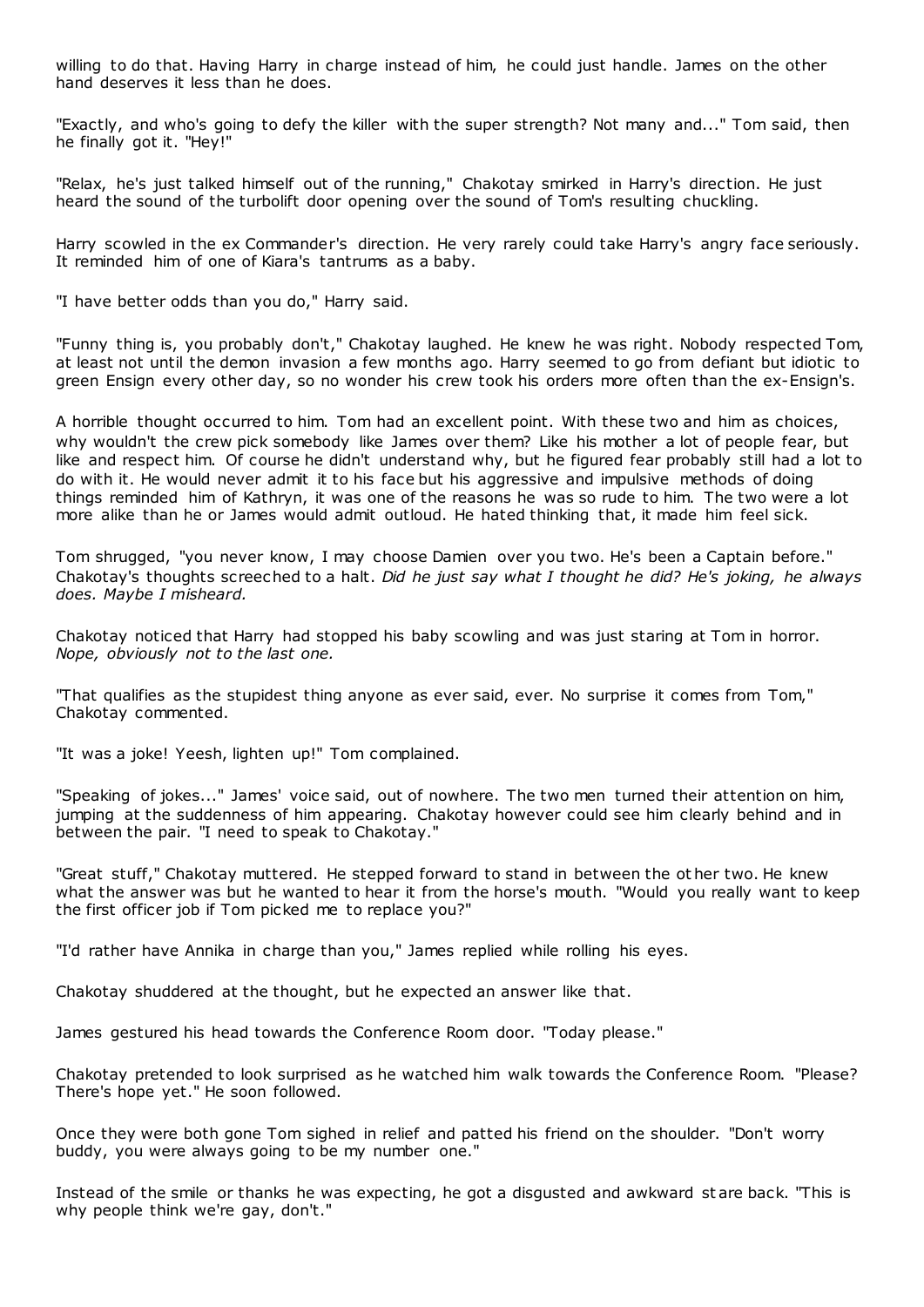Tom sighed and pulled his hand away. "Somebody's just talked himself back onto Opps."

In the Conference Room Chakotay walked passed James to turn and sit on the edge of the table. James remained near the door. He quickly studied his face to see if he could predict the conversation. He didn't have a stupid smirk on his face so he could rule out a pisstake. *Just ask, but for once try to do it without insulting him. Let's see if we can mend this bridge, for Kathryn.*

"What do I owe the displeasure?" Chakotay asked. *Great job.*

"I'll keep it brief. Somebody broke into my quarters and stole something," James answered.

*Well I'd never have guessed that one.* Chakotay shook his head. "You think it was me? That's new. There's nothing of yours I'd want."

"It wasn't mine. Apparently it belonged to Kiara," James said.

"I see," Chakotay's face tightened a little at the mention of his granddaughter's name. He wished he could be there for her in her darkest time, but all he did was push her away. He did not want to be accused of doing more to her. "You're looking in the wrong place. I wouldn't steal from her."

He walked forward to leave but James moved to the side to get in his way. *Ohno, don't start that.* Tom mentioned that having two daughters had calmed him down, but so far Chakotay hadn't seen the evidence of that. "Don't even think about it. You have my word, I didn't steal anything."

James nodded and took one step to the left. *Maybe Tom was right after all.* Chakotay was about to continue for the door when he was grabbed by the front of his shirt, then dragged and pushed into the nearby wall. The pain shot down the whole of his back and through to his ribs. He was thankful though, his usual encounters with James usually ended up with him literally into the wall.

"Your word means nothing to me. You violated my mother's grave, you tossed her body to the Tolg..." James growled.

Chakotay only sighed and shook his head. *No one will ever forget or forgive that. Why should they?* "I'm not that man anymore, I swear to you. All I can do now is to try and make amends for what I've done. I can't fix it."

"You think this is the way to make amends? You don't know the meaning of the word," James said.

"I know I did something terrible..." Chakotay said as he tried to get out of his grip. He knew he wouldn't be able to but he wasn't one for giving up either. *If I just prove I'm sincere it could be a start.*  "But I won't be judged for it by somebody like you." *Really? Do you ever listen to me?*

"Fine, but I'm not the only one," James said as he roughly shoved him to one side. "If you're really behind this..."

"I know, you'll make me wish I wasn't or I'll be getting acquainted with the walls again. I assure you I didn't take anything..." Chakotay said. James left before he could finish his sentence, "worth beating me up over." *All of this over a stolen object? What's really gone missing, one of his kids lego creations, a doll? What?* He frowned, "why the big fuss?"

The door opened to someone he didn't expect. He gave her a smile anyway. "Jessie? I hope you're not here for another age botch spell."

Jessie did her fake sweet smile. Despite her using it a lot Daniel didn't recognise it and smiled back. "No, as you can see I'm book-less." She forced her way inside his quarters, all it took was a light push on the arm. "Unless you happen to have anything."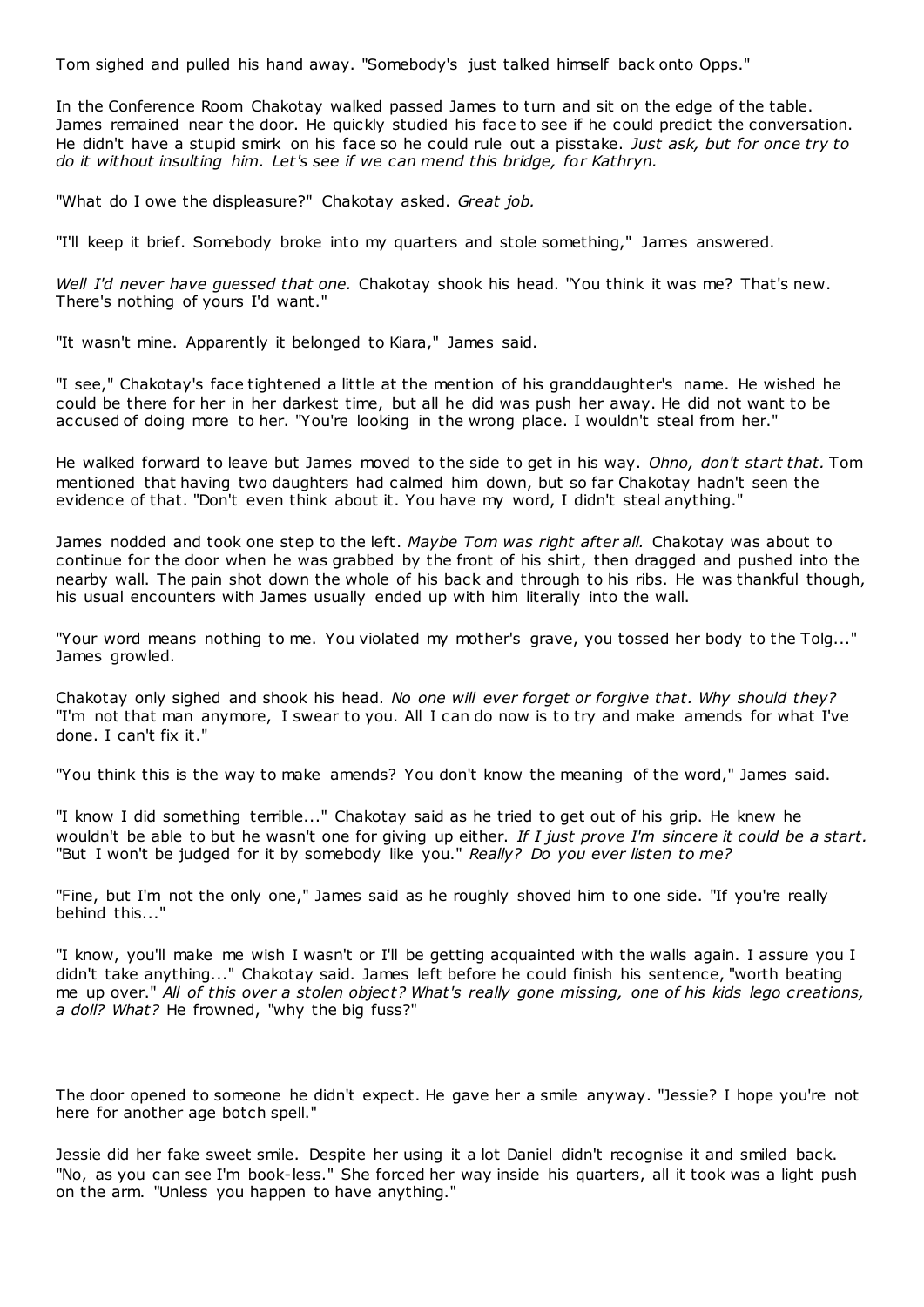As her back was on him he showed a little worry in his face which he was very aware of. He tried to get his smile back. "No. Wesley is the bookworm."

"Really?" Jessie said with her back still on him.

"Do you really have to ask? What can I do for you?" Daniel tried to change the subject.

"One of my books is missing. You haven't seen it, have you?" Jessie asked.

He was relieved that she had her back to him at first, but now it was making him uncomfortable. Arming his usual confident face he walked over to and in front of her so he could see her face again. To his surprise she still was using her sweet smile. It quelled his nerves a bit.

"No, why would I?" he answered.

"It was a death and resurrection spell book. That doesn't sound like something you'd be interested in, is it?" Jessie asked, her smile threatening to crack. She held it together, only just.

Daniel wasn't doing much better. Blood was rushing to the surface, turning his whole face red. His heart thumped so hard he figured it'd jump out at any moment. He tried his best to steel his nerves. *She knows? She couldn't. She wouldn't be smiling.* "No, not at all."

"No," Jessie sighed. She turned around to leave, once again aiming her back to him. His shoulders relaxed as she made her way to the door. "It's not like you have any dead girlfriends or anything." Suddenly she stopped and turned around. He was not prepared for the deadly glare she sent his way. "Oh wait! You do."

Daniel chuckled nervously, he tried desperately to get that cocky expression back. The stare he was getting melted it away instantly. "Oh please, I'm over that whole thing. She was way too young for me anyway, you know. Also dating a Slayer, big no." His nervousness increased. *Jesus, get it together Daniel. She'll see right through you!* "As a watcher I mean. You... as a witch that's totally okay. No consequences there." *No, don't go there. Really.*

"Be more nervous and suspicious," Jessie said, narrowing her eyes. She slowly stepped closer to him. "You did it, didn't you?"

"Did what?" Daniel asked with a fake smile of his own. *She can't have known it was me, I covered my tracks perfectly. Surely there's others that are more likely than me.*

"Why don't you tell me, huh? I tell you, if something happens it's always the bloody watcher," Jessie's voice raised.

*If something happens?* Daniel frowned slightly, his nervousness seemed a distant memory. "What happened?"

"Please, you're going to have to do a lot better than that," Jessie rolled her eyes. She looked around the quarters for the book, she couldn't even find a book let alone the one she was looking for.

"I told you," Daniel almost sighed in relief. For the first time he was happy the book was ripped apart by the warp core implosion.

Jessie's head shot around to glare at him again, he couldn't help but jump a little. He wondered how her husband could live with her, even before the pregnancy. *I suppose only a Slayer could handle a woman like that.* "What did you do, toss it away?" she hissed.

"I didn't do anything!" Daniel protested. "Wesley's the watcher who likes to screw with people with books. If you'll recall I was the one that killed mothers."

"Yeah I wouldn't use that argument to defend yourself here," Jessie said. "I hope you're happy."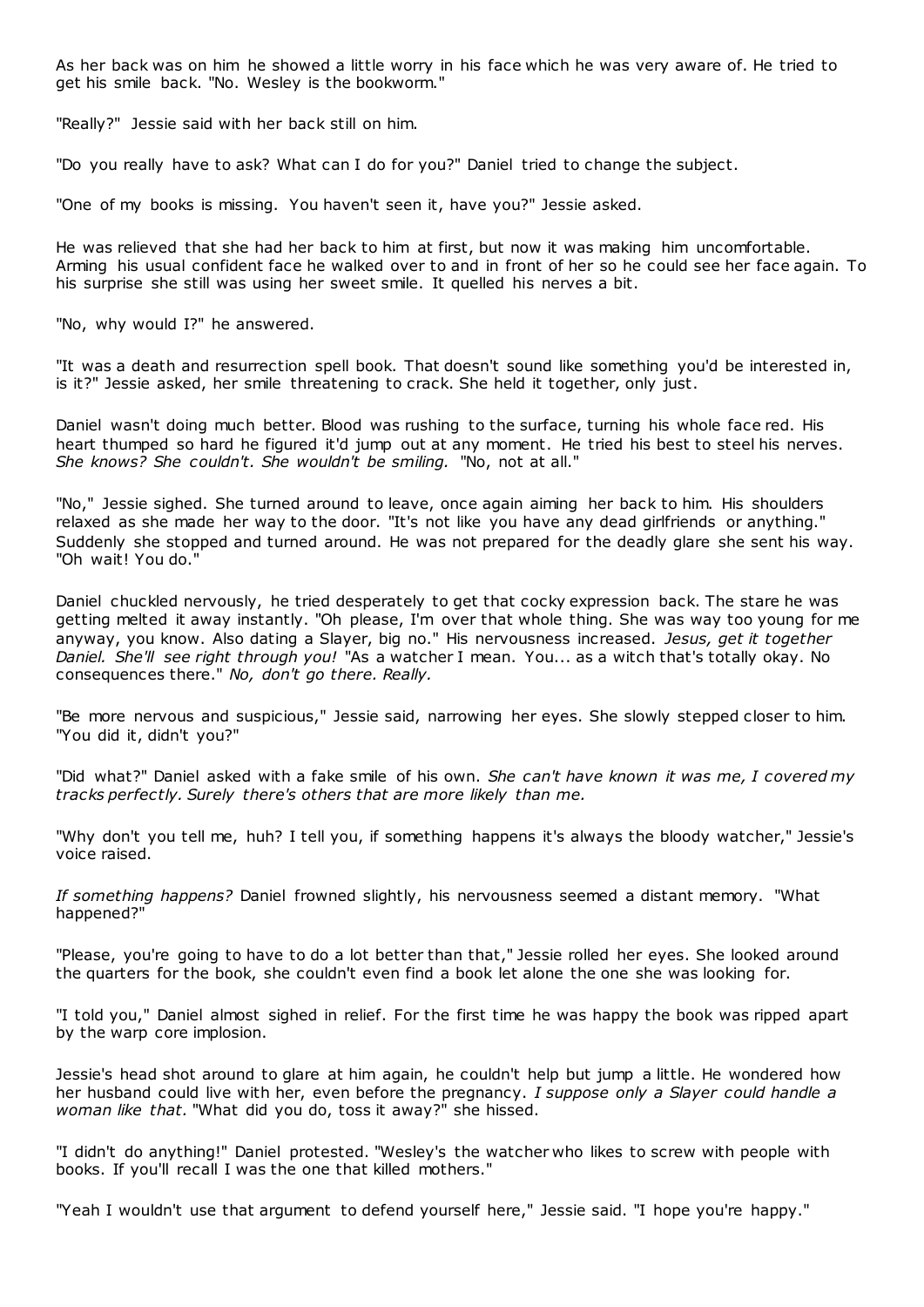Daniel stepped forward, his curiosity was getting the better of him. If this was just a case of a missing book, surely she wouldn't be getting this angry over it. He remembered her previous accusation. "What's happened? Surely something has or you wouldn't accuse me of tossing the book."

Jessie studied him carefully. To her he seemed genuinely confused. "Why don't you find out for yourself." She gave him one last death glare before turning to leave. Daniel waited for a while before rushing out himself.

## **Present Time:**

The room were busy yelling over each all over again. The only two being quiet were Damien and Tom. Well three if you count Harry lying unconscious on the floor with a broken nose.

"I wouldn't risk my daughter's body to kill Ylara. I lost my head a long time ago, I'm still getting better. Don't..." Chakotay ranted.

"I told you twenty times already, no Barbie vampires allowed in my Engineering!" B'Elanna screamed and pointed at Annika.

Neelix tried to offer people the food he brought one last time. "I'm telling you I replicated these, just eat them!"

"Why am I not called Doctor Jones anymore?" the Doctor snapped.

Craig's head shook, his voice barely rose to a shout. "We're never going to help her like this."

"Because it makes my boobs look bigger. Duh... oh Damien's over there," Annika's yelling turned into a crazy giggle. She shoved poor Neelix out of the way.

"I only tapped him!" Jessie snarled. "He talked over my flashback!"

"Oh for god's sake, put them away. No one wants to see them anyway!" Kiara growled.

"Oh you're getting better, are you? I suppose I'll just take your word on that and forgive you, shall I?" James yelled Chakotay's way.

"I was thinking about bringing Fair Haven back," Tom said. A collective gasp took over the Conference Room. He grew a little nervous as everyone had their killer glares on him. "Great, got your attention again. Once again we're jumping ahead. We'll return to the suspects later. Doc, is there anything else you can tell us about this?"

The Doctor nodded grimly, "I suppose I can. We had hid a brick wall..."

#### **Eleven hours ago:**

The Doctor and Nikki stared at the brick wall in front of them, clearly flummoxed as to why it was there, especially in Sickbay.

"So that's why you should crack it open and take a peek," Annika finished saying.

"Um," the Doctor was speechless.

Nikki squinted her eyes at it. "I think I see him."

The pair heard Damien's voice shush her. Annika didn't though.

"Why on earth would you look for him inside a wall? That doesn't make sense," the Doctor said.

Annika smiled broadly, of course showing off her many teeth. "Last week I found him hiding in a drawer. Crafty little smoochums, isn't he?"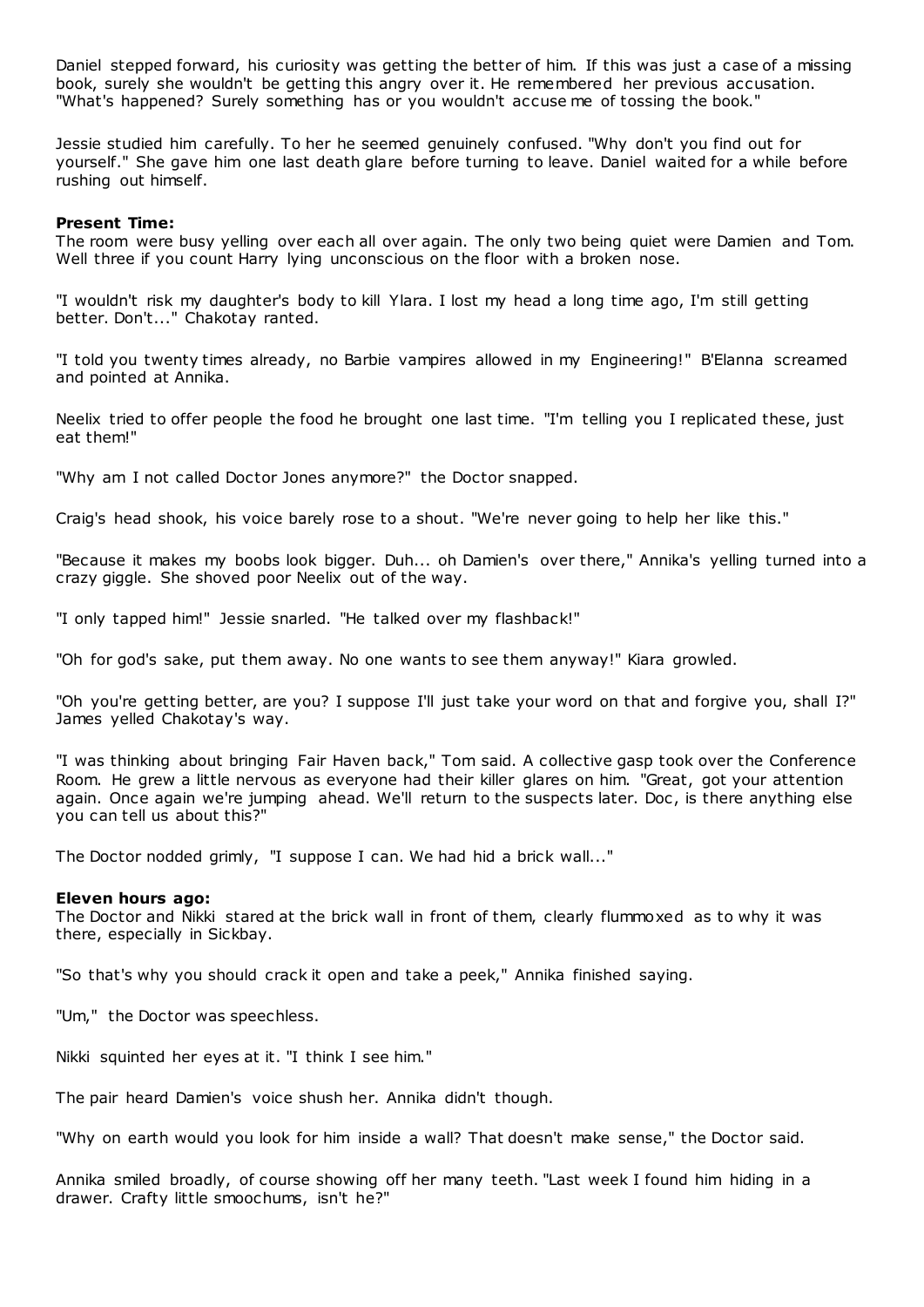The Doctor was thankful he was incapable of gagging or worse, but he somehow still felt close to doing it. Nikki was too busy trying to imagine it.

"Let me know," Annika winked at them and skipped out.

Damien somehow jumped out of the wall like it wasn't real. "Quick, I need to move this somewhere safer. Now!" The Doctor stared blankly.

*"Not hid a brick wall, hit a brick wall! Damn typo's that look like other words," the Doctor said.*

*"Oh," Annika sighed sadly.*

Everything rewound, the wall disappeared. Damien and Nikki stood at the biobed Ylara was on instead.

He shook his head as he read the latest scan. Nikki watched him from the other side.

"There's no head injury, no radiation or any other dangerous substances inside her. It makes no sense."

"Don't tell me you're stumped, Wonder Doc," Nikki said.

The Doctor glanced down at Ylara's face which was still contorted with the pain she endured. "It's almost like an attack. If I can figure out the cause, it may help with the recovery. For now, we only seem to be stalling the inevitable." He didn't notice Damien walk up behind him, staring bullets into his back.

Nikki sighed, "what do you mean? The coma stops it from getting worse, the procedure..."

"Isn't working, can't you see that!" the Doctor snapped at her. "Honestly, I need to find a nurse who has an IQ point."

Nikki pouted and stomped off through to the office and then to the lab next to it.

"The solution is simple," Damien snarled.

The Doctor rolled his eyes and turned around to face him. "Is it? I'm the best medicine has to offer, but I'm sure Damien has the answer."

Damien didn't break his glare, he didn't even blink. "All we need to do is find her a new body. I'll take care of the rest."

The Doctor scoffed, "don't you think it was hard enough for her that she was in Lena's body, and now you want her to intentionally steal another?"

"Why not? We just pick out someone that nobody will miss," Damien said. He looked over towards the office. "I doubt Nikki there will have any brain to damage."

"No," the Doctor said. "The patient decides on what treatment they get, and when they're unable to answer..."

"It's up to people who know them well or family to answer for them," Damien finished for him.

The Doctor resisted the urge to laugh at him, "so what makes you think that you qualify? The only people close are Lena's family, and we all know that only one will stick up for her."

"Right, I'm the closest she has to an ally," Damien said. "Besides do you have any options of your own?"

"Not yet, but I will," the Doctor replied. He pushed passed the villain to head for his office.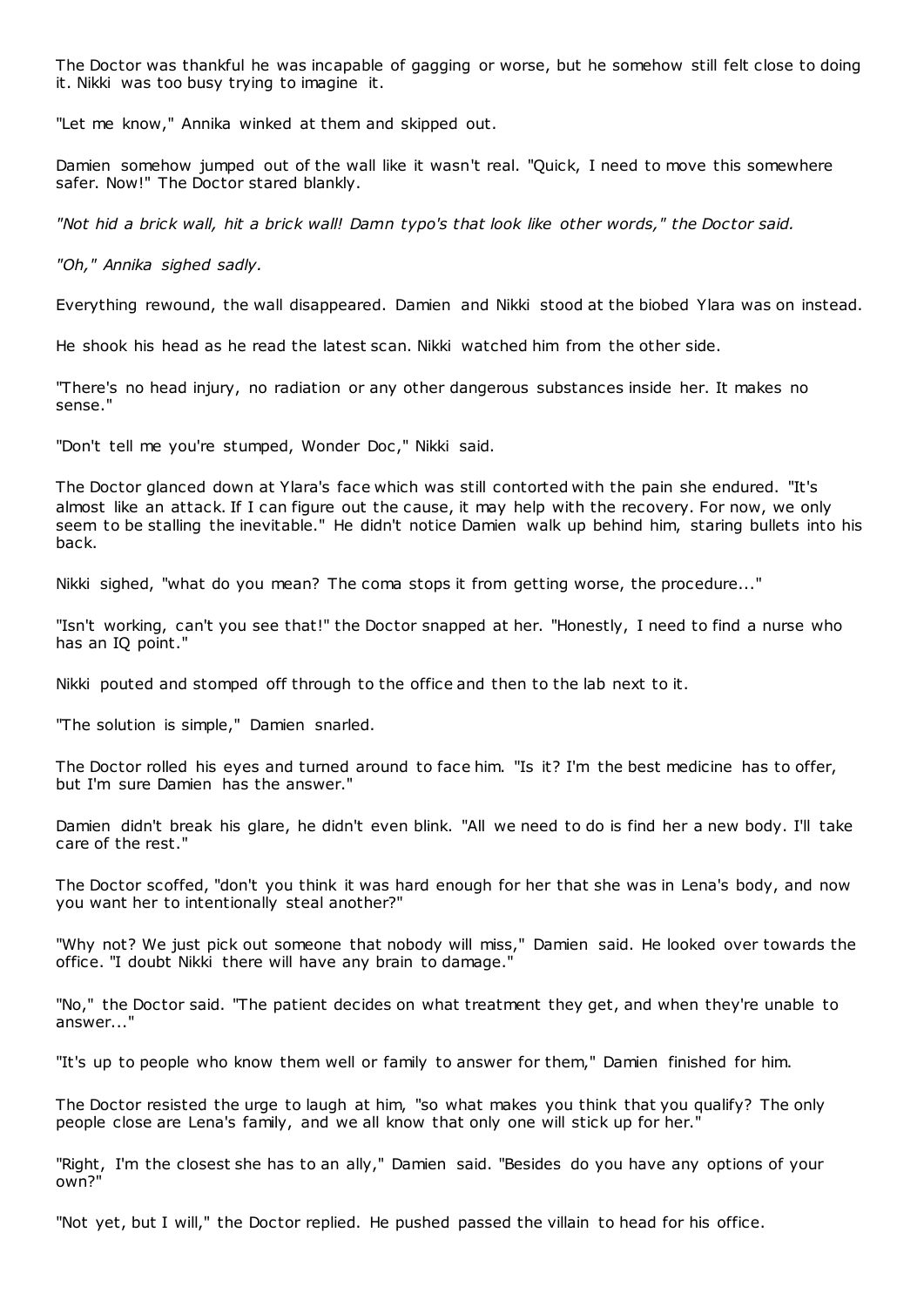"Well I do. Find the person responsible for this and I'll force Ylara's soul into them," Damien muttered. He was almost at the door when the Doctor rushed back to grab his arm. "Oh please, all I have to do is pull you further out and you won't be able to hold onto me hologram!"

"I can't believe I'm saying this to you of all people, but if you really care about her you won't do this to her," the Doctor said.

Damien pulled him closer to the door, the Doc pulled back. The villain smirked at him. "You're a walking medical database, I bet you don't even believe in a soul."

The Doctor looked very offended, he tried to shake it off. "I have no explanation or proof as to how you managed to survive death and possess people. I can't see any reason why Slayers are stronger than others. I also can't tell the difference between Ylara's medical file and Lena's, other than the obvious age difference. It doesn't mean I blindly ignore it. Eleven years on Voyager has taught me to keep an open mind."

"Yet you still haven't considered that something mystical is behind this," Damien said as he pointed towards Ylara's bed. "A lot of people wanted her dead, all of them were Lena fans. If we save Ylara but not Lena too, then that'll sting the asshole that did this more than saving both ever could. If you think that whining about Ylara's diddly feelings is gonna stop me then..."

"So this is about doing something evil, not rescuing the only person you care about that doesn't have long ears and fur? That makes more sense," the Doctor nodded.

"Why do you keep thinking I give a crap about Ylara? She bossed me around, hit me, demeaned me. This isn't about her, this is about who did it. Imagine how funny it would be to see him possessed by the girl who murdered his daughter. Priceless," Damien smiled bitterly.

"Hmm," the Doctor sighed. "James believes that you do actually give a damn about her..."

"Then it must be true," Damien scoffed.

"Well I don't. If you did you wouldn't add to her guilt by forcing her into somebody else. If you really want to do something more your style, then go to the holodeck and run in a meadow with rabbits," the Doctor said.

Damien's eyes drifted off elsewhere. The Doctor groaned, silently assuming he was imagining his last sentence. He let go of his arm and headed for his office once again. Damien remained where he was, deep in thought.

## **The Security Office:**

Kiara stared out the window watching the stars go by. She was so engrossed in it she barely heard the door behind her open. James and Jessie walked through it. They didn't notice her as they were too busy talking.

"... obviously a good liar," James was saying.

"I can't say the same for Daniel though," Jessie said.

Kiara overheard them and turned around. Though the words were mostly muffled to her as she hadn't been listening.

"So, should I take Craig next?" Jessie sighed.

James then noticed the other person in the room. "Kiara?"

"Kiara, well whatev..." Jessie said, only then noticing as well. She grew a little nervous. "Oh, didn't see you there."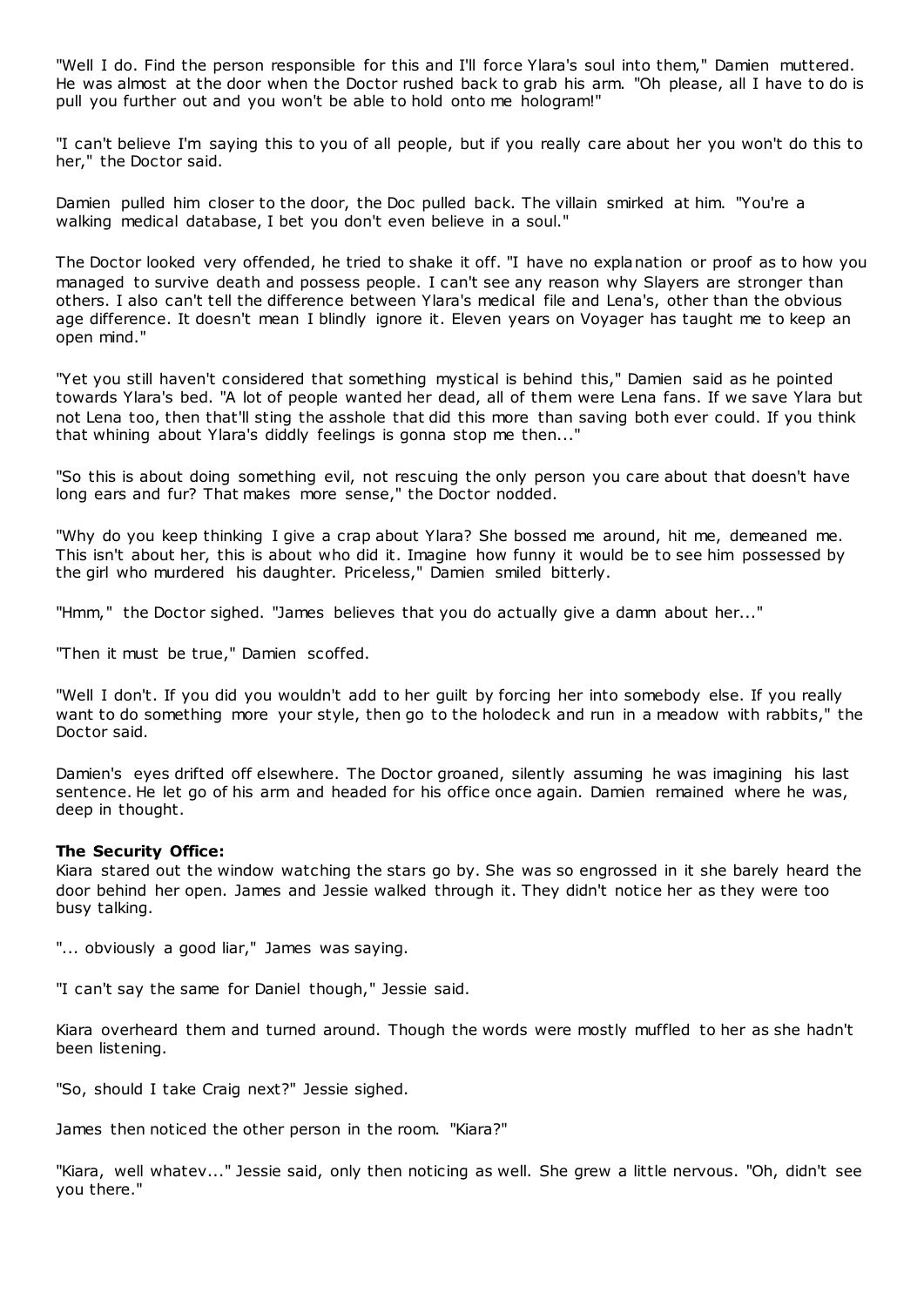"Yeah hi," Kiara said while awkwardly avoiding eye contact with her. The things she said to her the other day, they still weighed heavily on her. Those whole few days did. "Sorry, I can come back later."

James briefly glanced towards Jessie, then he walked over to his niece. "No it's fine. How are you doing?"

Kiara shrugged her shoulders. "Crappy, but I'll live."

"Maybe I should go handle that Craig thing while you two..." Jessie said nervously. She slowly backed away towards the door. "Talk, okay?"

"It's okay, you don't have to go," Kiara felt a little bad.

James turned back around towards the door and Jessie. She was already in between the frame. "Jess, what's the..."

"Nothing," Jessie quickly said. She lightly smiled at him right before taking one last step backwards to close the door.

Kiara bit her lip nervously. "That's my fault." James moved back around to face her. "The last time we talked I was a little rude to her. She was trying to talk me out of *it,* you know and I got a little defensive."

James shook his head, "Jessie's not one to avoid people who've argued with her."

"Yeah but I kinda am," Kiara said.

"I see," James understood. "So is this a casual visit or is something on your mind?"

"Second," Kiara answered, her head dipped. He was her only real family left, at least that's how it felt like to her. After her harsh words the other day, she wanted to include him so he wouldn't think she meant any of it. She couldn't bare to lose anyone else. "Q stopped by. He knew about what I almost did and..." James looked a little concerned to say the least, she noticed that and quickly shook her head. "It's all right. He promised to keep it from the Continuum. It's Q dad that's in trouble."

That didn't bother James in the slightest, he even smiled a little. "Please tell me he's getting ripped apart by something, then constantly revived to go through it again. Something like that."

*That does sound like fun. My dad deserves nothing less.* Kiara's shoulders raised, "maybe. He only said he'll be punished."

"Well I can imagine it," James said. "So you're staying, he's getting his ass kicked. I'm still waiting for the problem."

*Yeah what about me?* "I'm still waiting for my punishment," Kiara said quietly.

James frowned at her. "What, why?"

"Why?" Kiara's eyes widened. *He can't be serious. I risked everything just to bring Lena back to a life she hated, nearly killing someone in the process. The Q would have likely destroyed me for doing it. Why? Is he naive or does he not know yet?* "Somebody did tell you what I almost did, right?"

"You're in a lot of pain, grieving. No one's going to punish you for that," James said.

Kiara's bottom lip edged its way out as her eyes glazed over. She tried to hide it by turning back towards the window. That was too nice a thing to say to someone like her. "You should," she whispered.

"Maybe you should stop punishing yourself. Nobody needs to do it for you, you've done enough," James said.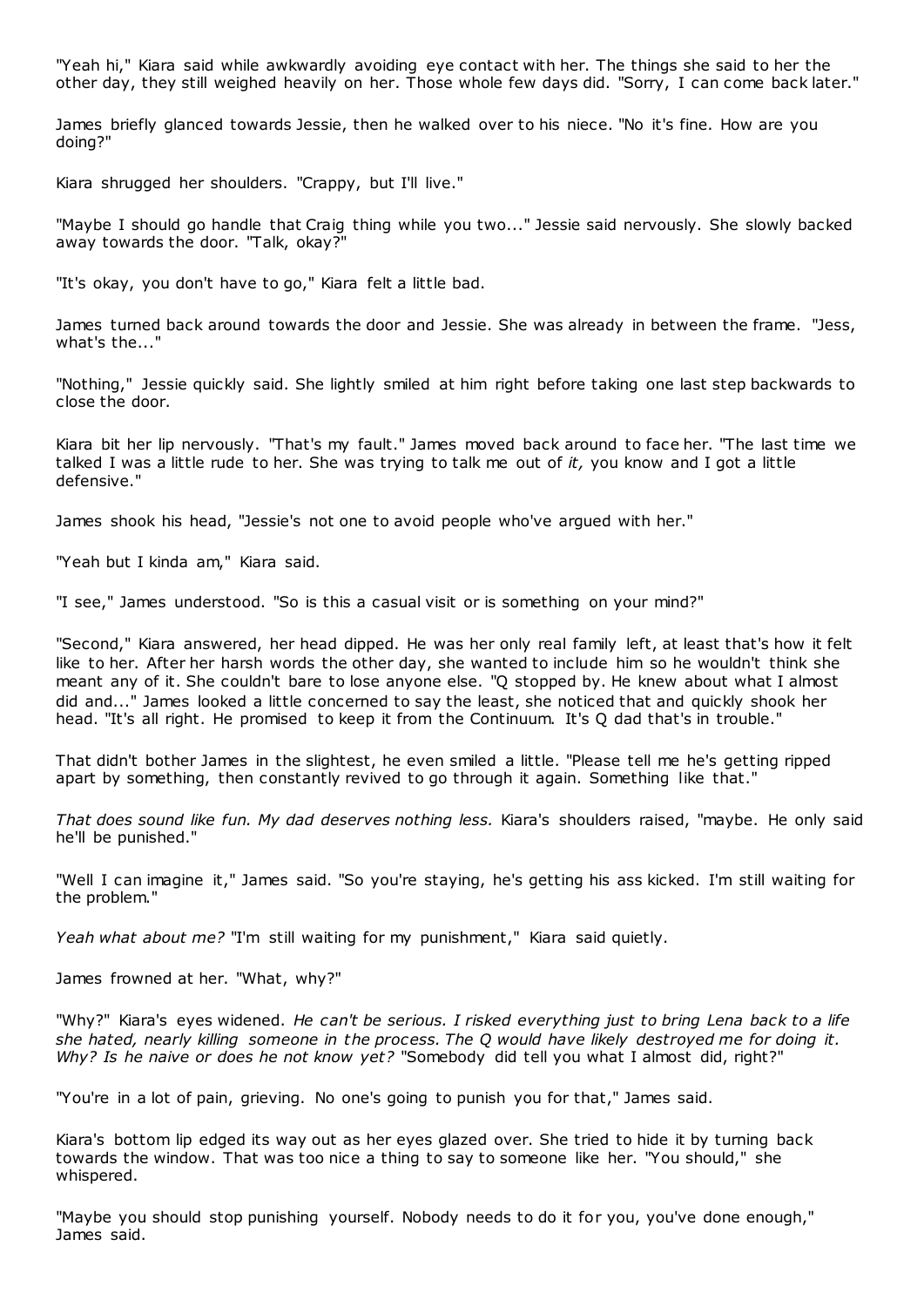*Hardly.* "But you warned me, I didn't listen," Kiara stuttered.

James managed a smile as he took a few steps forward towards her. "Do you think I would have listened?"

"Well, yeah," Kiara answered.

"No. When I decided to bring Jessie back nothing was going to get in my way. I'm just as stubborn as you are," James said. "It's nothing to be ashamed of. It's a Janeway trait."

Her lip curled a tiny bit as she turned her head to one side. That was true of Lena and him; they never did as others told them, once their minds were set they'd do it. They were so much like their mother and she was jealous of Lena for it. She always felt like an outsider in comparison, Kiara blamed her weaker side on her monster of a father. "Really? But I changed my mind."

"That probably just means you're better than the rest of us," James said with a shrug.

Kiara finally let herself smile, even if it was only for a minute. *That makes no sense. I think he just likes being corny on purpose. It makes people think he's stupid when he's really not. I know he prefers to be underestimated. Yeah that's it.* Still Kiara appreciated it. It was nice to know that someone still cared about her despite her crimes. She looked back over her shoulder. "Thanks."

James walked forward to join her at the window. "Don't worry about it, we're family."

"Yeah. So what did you and Jess want to talk to me about?" Kiara asked.

"What?" James mumbled. He turned his head towards her. "What do you mean?"

Kiara felt a little embarrassed. She swore that Jessie grew nervous when she saw her, and she didn't leave to help her avoid the awkwardness like she told James. They wanted to talk to her, after Craig. It was probably to do with what happened. "She said something about chatting to Craig first, you said my name and she thought you meant me," Kiara replied.

James shook his head. "No, it's not about the Q thing. You can relax. Jess just needs to ask Craig about something." It was as if he kept reading her mind and was countering to keep her off track. He was a telepath so it was possible. Though he admitted once that he avoids using it. *Nah, if he wanted*  to talk to me and Craig, it was obvious what it would be about. Stop being silly. "I wouldn't worry about it."

"Oh," Kiara sighed. She knew first hand that Jessie's pregnancy had riled her up and it was sometimes a little terrifying to be on the receiving end of it. Craig was in a fragile place, she could tell, so she hoped he hadn't done anything to upset her. *I owe him my life.*

He pushed yet another plate to one side. Once every three or so hours Craig would replicate something to eat, but he would instead just stare at it until it had long gone cold. The thought of eating even a mouthful made him feel sick, although his stomach would growl everytime.

# *What have I done?*

No, he had to escape that thought. He had to think of something else, anything but that. If he didn't his mind would not stop going over the events, over and over again. He would imagine the three people who didn't survive the Leda and their last moments. The flash of light that consumed the ship. He'd imagine himself stopping Daniel from even starting the ritual. Each time he'd do something different. Pins and needles struck at his chest, his heart thumped louder and fast er, the butterflies in his stomach did cartwheels.

*Why didn't I stop him? I could have. The least I could have done was not done anything at all. No. I was weak. Selfish.*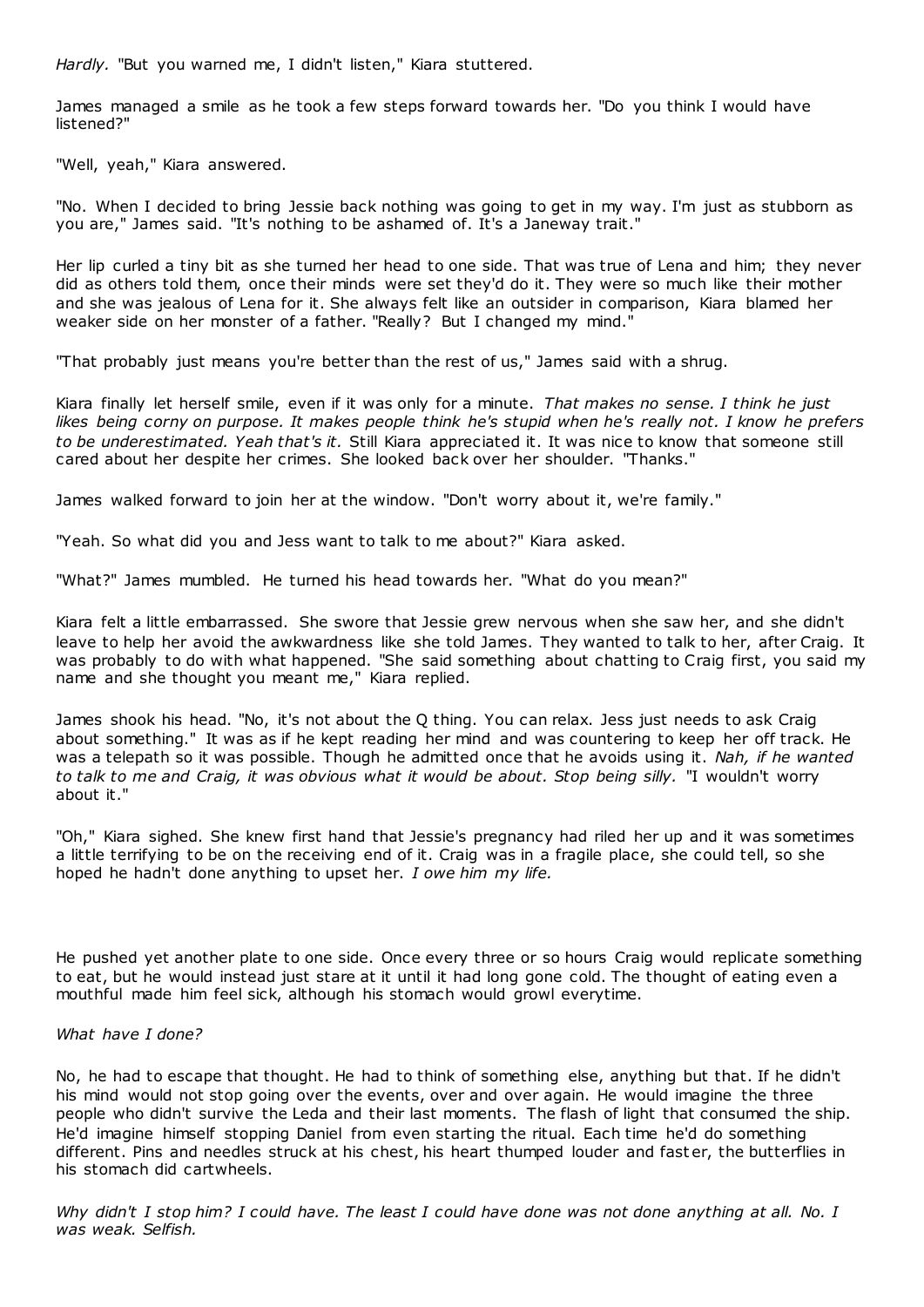"Stop it," Craig said quietly out loud. His head shook, as if that would help. All he could do to distract himself was focus on his meal. Without even trying it he could tell it had gone cold.

The fork dropped to the plate with a loud clatter. The whole room turned to look at him for only a second, to him it seemed longer.

*What have I done?*

"Craig?" a familiar voice nearby said.

Craig inwardly sighed in relief. They were just in time. He glanced up to see who it was. The relief was nice while it lasted.

"Jessie," he could only muster.

The new arrival pulled the chair out beside him and sat herself down in it. She sighed as if she'd been walking for miles. "Do you have time for a chat?"

Craig was sure he was already late returning to duty. What difference did it make? "Sure."

"I know that you were the one..." Jessie said. The butterflies were back and they felt like they had grown. His heart raced. "... who talked to Kiara." *Oh. Let her finish before you panic again, you idiot.* He breathed in as deeply as he could through his nose without giving that away. "So I assume you know about the book."

There it was again. His heart couldn't take much more of this. "Book? She was going to use her powers." *Good don't lie but don't give yourself away either.*

Jessie's eyes kept squinting, her head tilted too. Craig felt like she was trying to find something, anything in his face to give him away. "I thought I'd ask. I wasn't sure," she said. "Somebody stole it."

*Daniel.* How did he know about it, he didn't before he saw the blasted thing. He did wonder where he got it from. *Did it belong to Jessie? Why mention Kiara? Ohno.* "What's a book got to do with Kiara?" he had to know for sure.

"Because it was hers, sort of," was the answer he expected yet dreaded. "Obviously using her powers wasn't her first idea."

Craig shook his head. He didn't want to believe that Kiara would want to use that same spell, but he could see it though. "I see, so it's one of those books, huh?"

"Uh huh," Jessie answered. She seemed to relax a little for some reason. Craig couldn't do the same yet. "Do you know of anyone who would want to and could use that book?"

*Yeah, me.* "Not off the top of my head," he lied instead, he didn't even think about it. *Why are you protecting him? You just don't want her to know you and him used it. Daniel was r ight, you're a coward.* Once again there were two voices warring in his head; one that he believed was his conscience and the other that was what was left of himself. Neither were really winning. "Sorry."

"Why? I have a good idea who did this," Jessie said, finally smiling. He still couldn't relax though. The book was gone and she'd find that out eventually. "I just thought I'd ask if you knew anything about it since you talked to Kiara."

"I didn't even know she considered it," Craig said to avoid lying to her again. "I hope you figure it out." He wasn't sure if that was a lie or not. In that second he realised that a part of him wanted to get caught. Maybe it was the only way to hush one of the voices in his head. "You know before anything happens."

Jessie's eyes drifted to her left, her shoulders tensed up slightly. He felt his own do the exact same thing, the prickling feeling around his heart came back. When her eyes returned to him he could see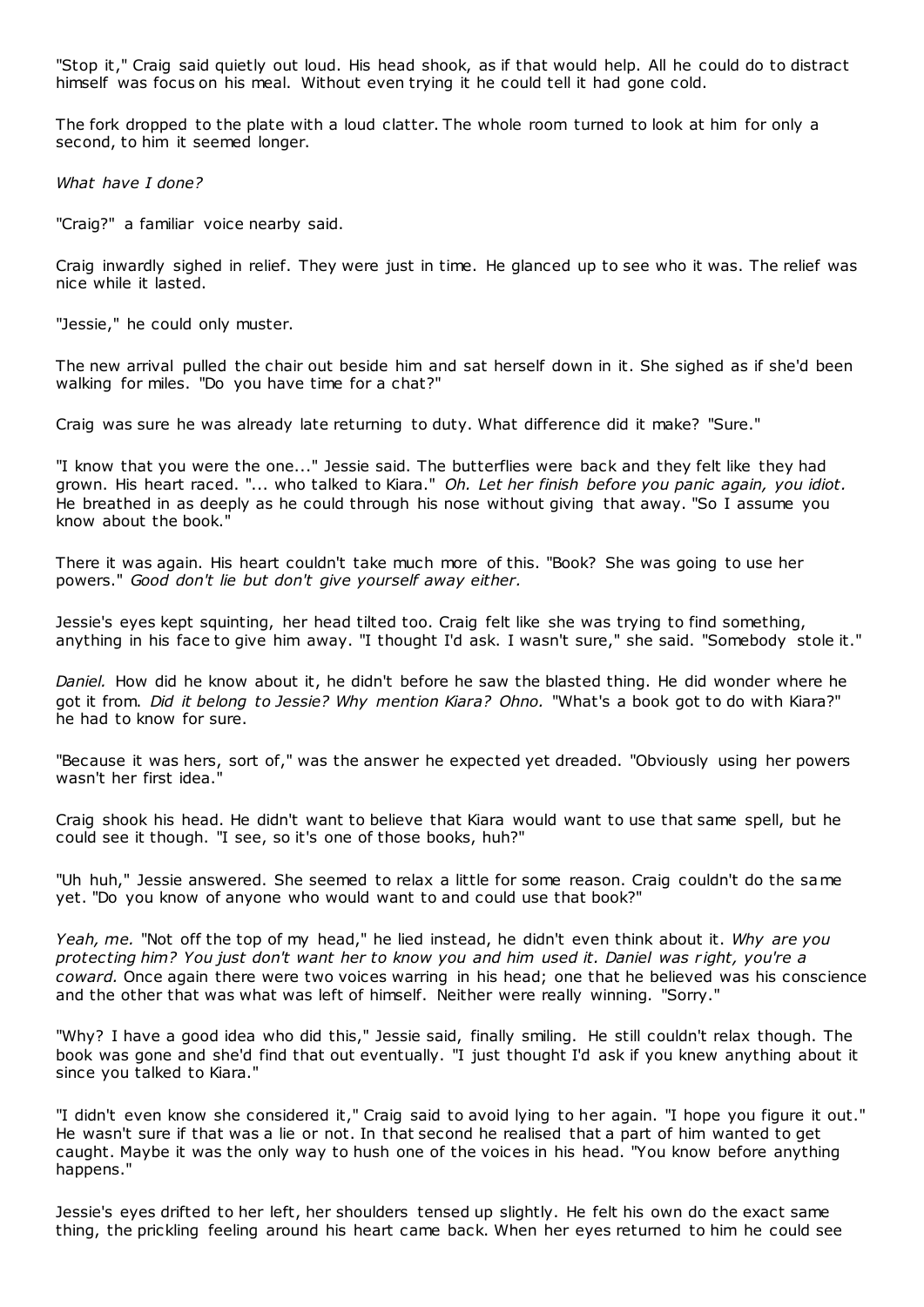the concern in them. He swore he felt his heart stop. "Yeah that would be nice," she said. She faked a smile as she stood up. "I'll see you later."

Craig couldn't let her leave now. Something was horribly wrong, it was obvious. Maybe she knew about how the Leda met its end, maybe it was something else. He couldn't do this, it wasn't him. "Wait," he timidly called out for her. She only just heard him and stopped. *Just tell her, admit it.* "I... erm..."

"What?" Jessie frowned as she re-approached him.

"I... know what..." his voice began to crack. *Come on!* "I know, something's happened hasn't it? Cos of the book." *You coward.*

"What makes you think that?" Jessie asked.

*Cos you know it did! You killed them.* "You look worried," he could only say.

Jessie sighed, she sat back down again. "It's just a theory, I really don't want to worry anyone else until I know for certain."

"So something has happened," Craig said.

"Relax Craig. I don't think this has anything to do with you," Jessie smiled, this one looked genuine. "I'll see you later."

He did nothing more than watch her leave. Again he got lost in his own thoughts of guilt, only there were a lot more of them to throw at him.

Soon he was the only one sitting in the Mess Hall.

"I'm telling you, this has got Chakotay's name written all over it," James said. He was speeding away from her again, she had enough of trying to keep up with him. Jessie figured if she stopped he'd eventually realise he was talking to himself and slow down. He was almost around the corner when he seemed to notice.

"Do that again and you're on piggy back duty for the next two months," she said once he doubled back to where she stood.

He looked down, shame was on his face. As usual it was easy for her to forgive him. "Sorry, I just..."

"It's okay, I get it. You're worried about her," Jessie said. "We'll find the book and fix this. We won't if you keep going on like this."

"Right," James nodded. He looked calmer on the outside but she knew better than that. It was all in his eyes. Jessie figured that if they didn't find a cure for Ylara soon he'd do something he would regret later, not that he'd admit to it.

"Chakotay may want to do something like this but he can't," Jessie said. "This is the work of a witch, or a watcher."

"You really think it was Daniel?" James didn't look so sure. She really had no idea why.

Jessie thought a small smile would reassure him. "He was definitely nervous. He stuttered and looked all panicky..."

"But?" James said.

Jessie sighed. She hoped he wouldn't notice that. "But he seemed genuinely surprised when I hinted something happened. He's the closest, but I'm not really sure now."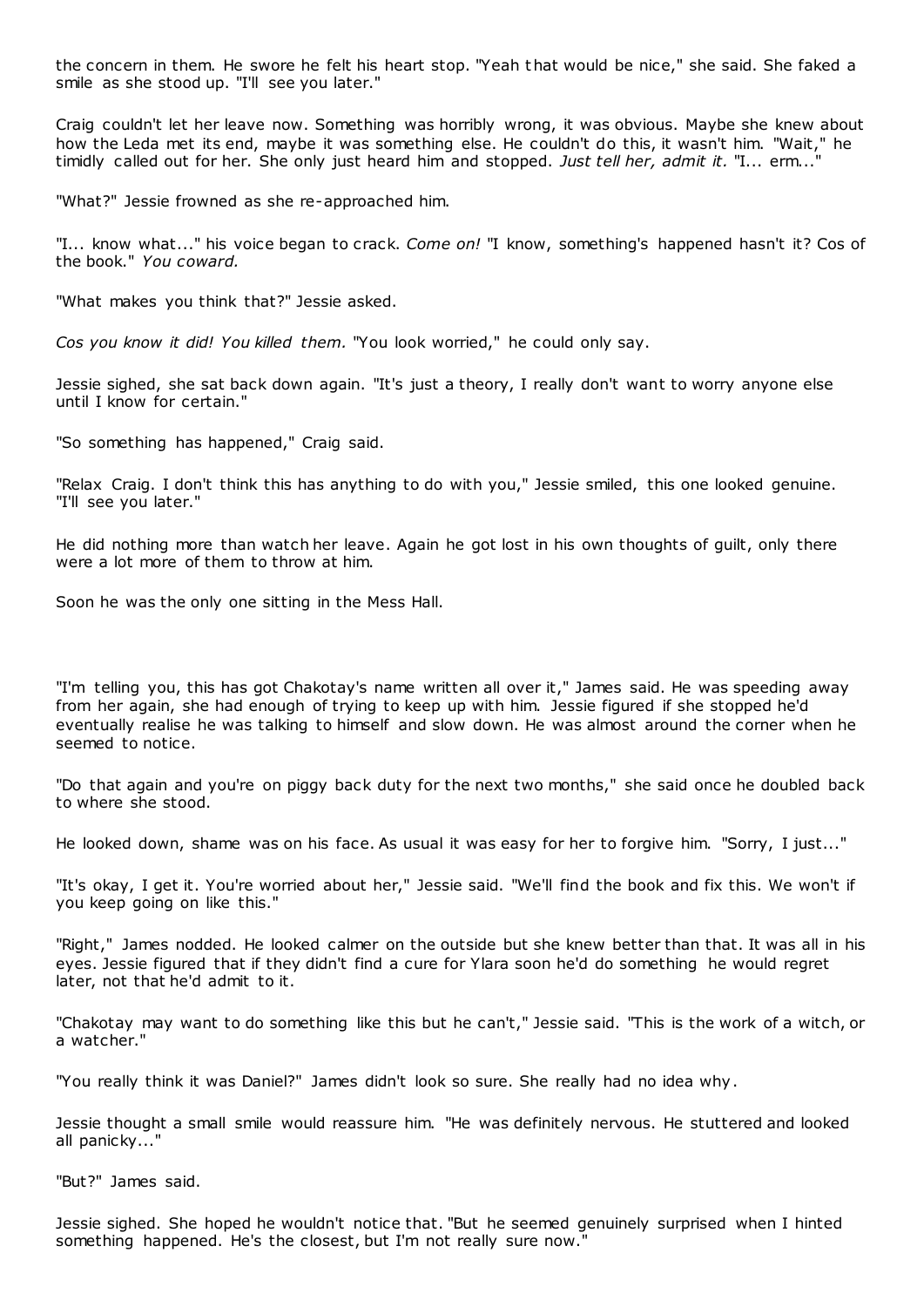"Well, at least you've ruled out Craig and Kiara," James looked a little relieved.

"Yeah." *But we've gotten nowhere. No book, no suspect.* "I wonder which spell they used. I didn't really look at them all, I had just flicked through to find the one Kiara hinted at. It wasn't that one. I didn't have time to look at it all before it was stolen. The only thing really sacrificed was the host, well attempted to anyway." She slapped herself internally for that last sentence. Ylara wasn't gone yet. James wasn't going to calm down anytime soon if she kept mentioning it. When she shook her head and looked up at him she noticed he was deep in thought. *Hopefully he didn't hear me.* "What?"

He looked directly at her, barely shaking his head. "It's nothing. Silly even. We should keep going." He turned his back on her. For a moment she had no clue why, then it clicked with her. She couldn't help but laugh at him.

"Don't be silly. If I jumped on your back I'd just bounce off before my hands reached you."

James turned back around. For some reason she expected him to be embarrassed, she should have known better than that. He was smiling, even laughing a little. Her laughter died down as she could still see the pent up anger in his eyes. *I can't believe he still thinks he can hide that from me, how many years has it been?* She tried to contain the shudder so he wouldn't know what she was thinking. *No don't even think that, I sound so old.*

"Too bad, cos that was a one time offer," he smirked at her.

She made herself go along with his facade for now, her hand reached out to give him a playful shove. "Oh really? Just like all your other one time offers like the foot massages, the carrying my shopping bags, the bath incident," she said just as two people walked by them. The two smirked as they did, prompting James to get a little flustered. Jessie could never stop giggling whenever he did.

"You mean run the bath, not... that's what she means," he stuttered. "You swore you'd never mention the foot massage ever again," he leaned in close to whisper.

He was so close and she thought he needed it. Jessie quickly closed the gap to give him a brief kiss. As she expected his face got even redder.

"Surely you must be used to that by now," she pretended to scold him.

"No," James admitted as he straightened back up.

Jessie reached out to take his closest hand, she gave it a little squeeze. "Come on, let's see how she is." She didn't give him a choice, her hand led the way down the corridor. As they walked down it, Jessie felt just a twinge of resistance from him. He was slowing down, she was no longer simply leading him, she was pulling. In the end she had to stop as his whole weight and strength was against her. She'd have more luck pulling a shuttle. *Yeah that's not offensive at all.* She shook her head and turned around to see what was the matter.

His blush had faded, the fake smile and smirks were long gone. He stared directly ahead of her, the eyes full of anger before just looked lost. She couldn't shake off the look of dread on his face. Everytime she saw it something had happened or was going to. Jessie reluctantly looked behind her. She didn't realise that during her struggle they had still reached Sickbay, they were standing right at its door.

"Wait here," Jessie told him. With some doubt she let go of his hand and entered Sickbay alone. The Doctor and Nikki both looked towards her in almost perfect sync, each with the same grim look on their faces. Jessie slowly approached, very careful to avoid looking at the biobed they stood next to. She didn't want to see her, not like this. She had to know though. "Is she..."

The Doctor glanced down and closed his eyes. "She suffered another seizure." His head shook. "The damage before was extreme, now..."

"Ohno," Jessie stuttered. Her eyes closed tightly as the door behind her opened. "When?"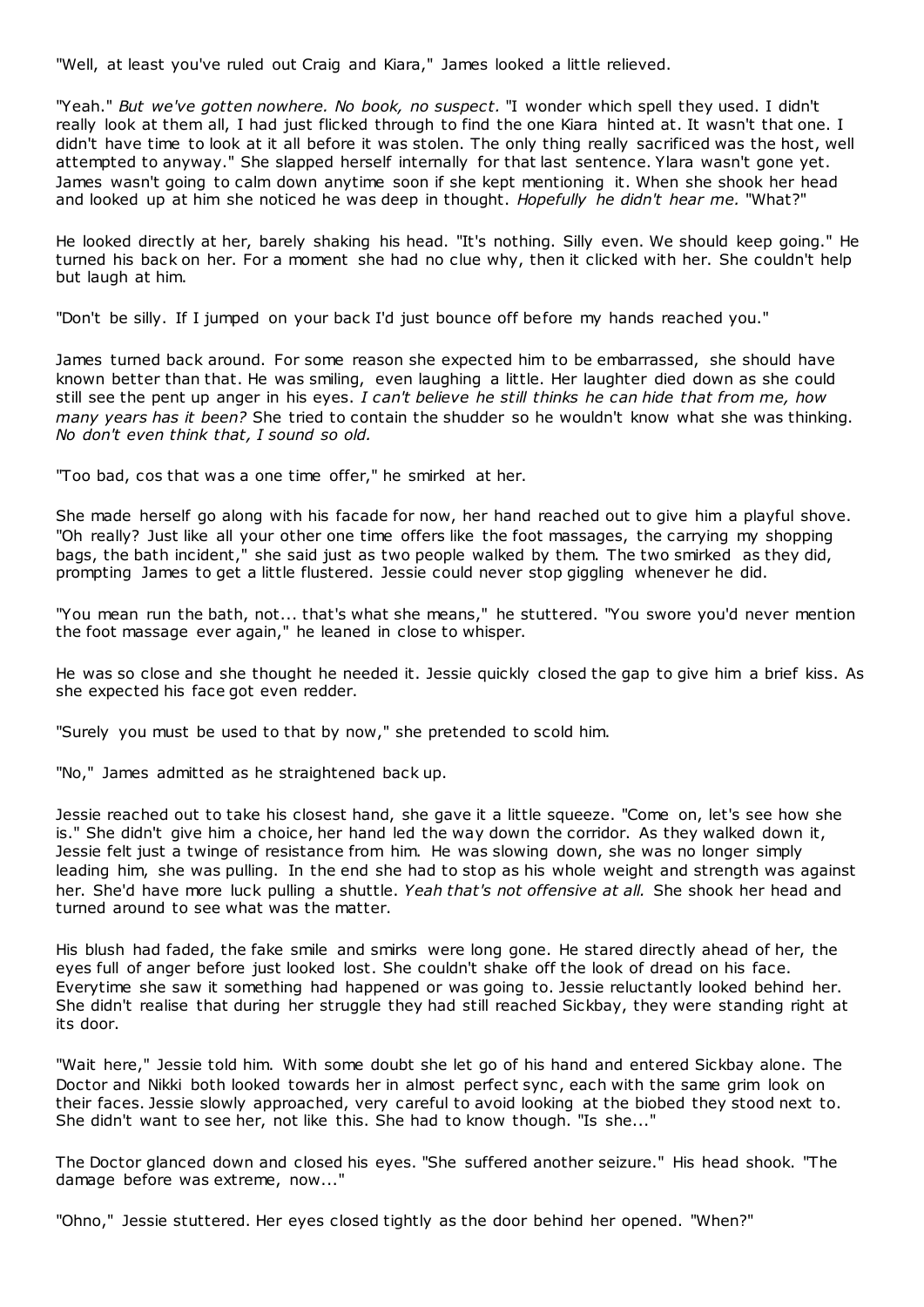"Just now, we've only just stablised her," the Doctor answered quietly. "Even if we find the cause we may not be able to reverse the damage."

"You mean you can't," James said.

The Doctor shook his head, "I said may not, there could..."

Jessie cringed, her eyes squeezed closed even tighter. *He's not stupid, stop.*

"Why don't you tell me the truth, I'm not a child," James snapped.

"James," Jessie said in a hushed tone. She walked over towards him to re-take his hand. "We'll fix this, I promise."

His head slowly turned towards her. "How?"

"Easy. This is a spell. We'll find the book and reverse it. Then you can do whatever you want to the person who did this," Jessie said softly. She sensed the Doctor about to complain about the last part, she shushed him loudly. "Okay?"

"Okay," James wasn't convinced but he nodded anyway.

"Right, it's not over yet," Jessie smiled at him.

The light was merely a tiny dot in the distance. Darkness surrounded her, crushing every inch of her soul. She tried to scream but no sound came out.

The light disappeared.

The Doctor leaned over his patient, device in hand. He carefully opened one of her eyes, the device lit up as he pointed it at it. He sighed as he didn't get the response he wanted. He quickly straightened up when he heard the door open again.

"What's up..." Tom said cheerfully.

"Doc ," the Doctor finished for him to Tom's disappointment. The look on his face chased away the smile. "I have some bad news."

Tom then noticed he had a patient, he had to look twice to see who it was. His eyes widened. "Oh god, do we have another demon problem?"

"No," the Doctor replied quickly. He thought about it afterwards. "Possibly, we're not sure yet."

"Oh great," Tom groaned.

The Doctor stepped away from the biobed to walk towards him. "Ylara collapsed earlier today. Long story short her higher brain functions have been damaged. We have no cause for it, no cure. I just thought you should be aware before her body gives up and we have an angry brother on our hands."

Tom nodded, he understood. His eyes were still very wide. "Angry brother? Does he think that somebody did this to her?"

"It's the current theory yes. Jessie has convinced him that it's the work of a spell," the Doctor replied.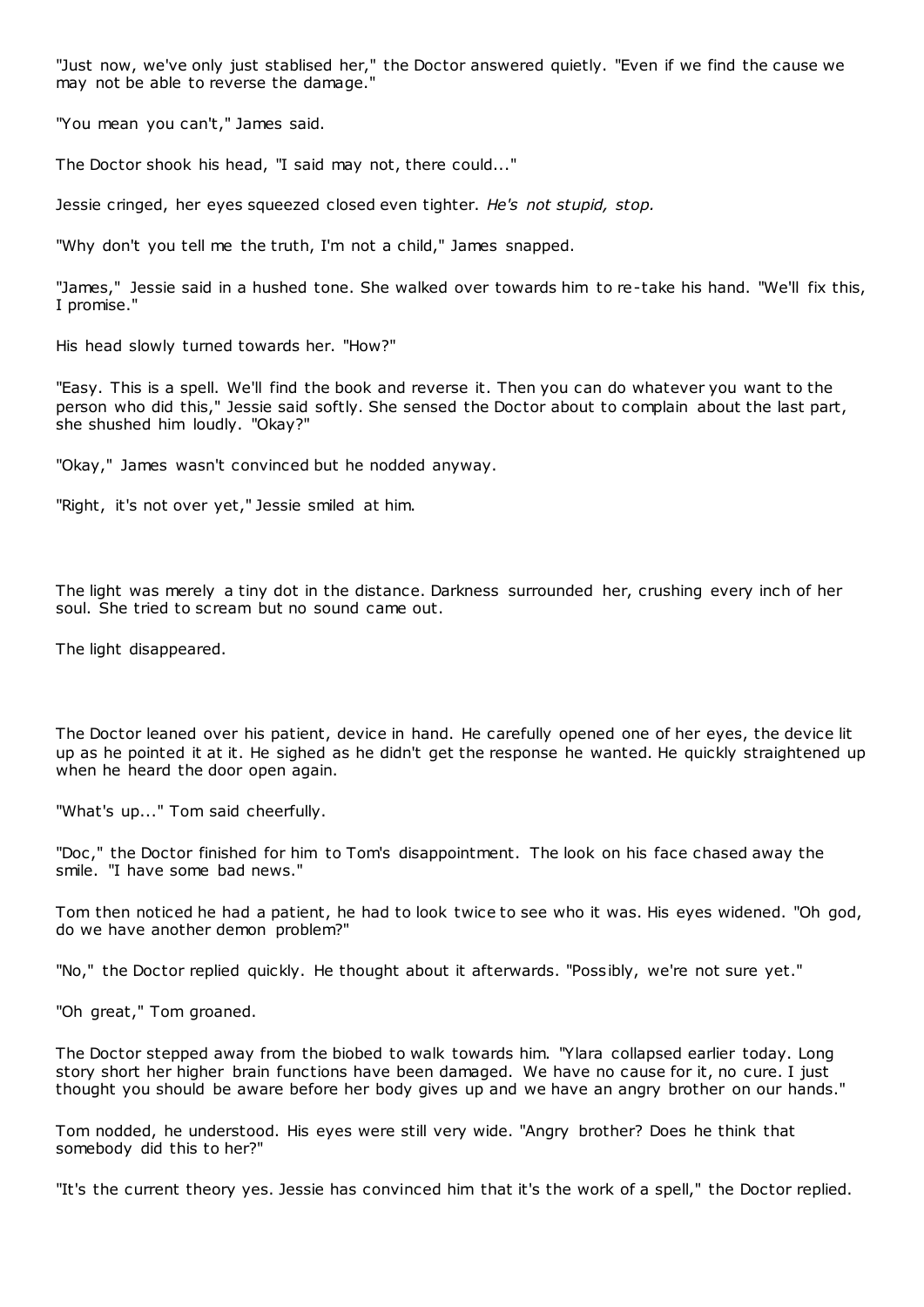"Great job Jess," Tom muttered under his breath. "This could easily be some sort of neurological issue between Ylara and her host. Nothing more."

"If this was something that happened soon after the takeover, I'd agree but then find no proof of it. She's psychically fine, her previous scans back that up. I have no explanation," the Doctor said.

Tom's hand curled into a fist as it rested against his chin. "Hmm, Jess probably has a point."

"Probably?" the Doctor's eyebrow raised.

"Ylara isn't really well liked amongst some groups, plus being a Slayer she gets a few non-Humanoid *fans* as well," Tom explained. "The least we can do is eliminate the humanoid ones."

"Most demons appear humanoid in..." the Doctor said.

Tom cleared his throat to interrupt him, "fine eliminate the mortal ones, and Annika. I have a meeting to arrange anyway, I might as well pull it forward and put a few people on the spot."

The Doctor couldn't help but smirk a little. "No offense Mr Paris, but if the Stuart duo weren't able to get the truth out of the culprits, how can you?"

Tom smiled deviously, "easily. We tell a little white lie."

## **The Conference Room:**

Most of the Senior Staff for both vessels were packed into the room. All of the chairs were already taken so a few people had the choice between standing or leaning on the table. A lot of them looked a little irritable, some were exhausted, and the rest were a bit of both. Tom sat at the end of the table patiently waiting for the last pair to arrive, his hands folded underneath his chin, elbows leaning on the table.

"What's this about Paris, it must be important," Chakotay asked.

Tom's shoulders shrugged. "I may as well wait until everyone's here."

The door opened on cue. The Doctor walked in with James right behind him. The former nodded at Tom before moving to stand beside the window, nearby Tom. James decided to remain near the door and lean against the wall.

"Good, we're all here," Tom said. His hands lowered to rest on the table. He armed his best serious command style face. "You may be wondering why I called this meeting at midnight. Well I'd only do so if there was something serious going on." Tom looked around the room, making eye contact with every person in the room. "As you know over a year ago we lost one of our Chosens. A few months ago we lost another." He glanced towards the Doctor, then at James. "As of one hour ago we're right back where we started; with only one."

Most of the room erupted into loud talking, almost everyone seemed to be talking to somebody. Their voices started rising. Tom looked around, he wasn't the only one doing so, to study the reactions. He made a mental note that Craig and Damien weren't saying anything. Craig's jaw was threatening to drop, his eyes glistened. To Tom, Damien just looked his usual smug self, minus his talking. He looked back to James and the Doctor to see if they noticed the same.

"Ok that's enough!" Tom tried to shush them.

James rolled his eyes and approached the table. Tom grew a little worried about what was going to happen next. He was right to as the Slayer's fist slammed down onto the table, creating an almighty bang and a crack on the defenceless table. The room stopped as soon as they heard it. James turned to Tom like nothing happened, "go on."

Tom nodded nervously, "right. Until we figure out what happened, nobody is leaving this room. As soon as our table breaker walked in the doors were locked..."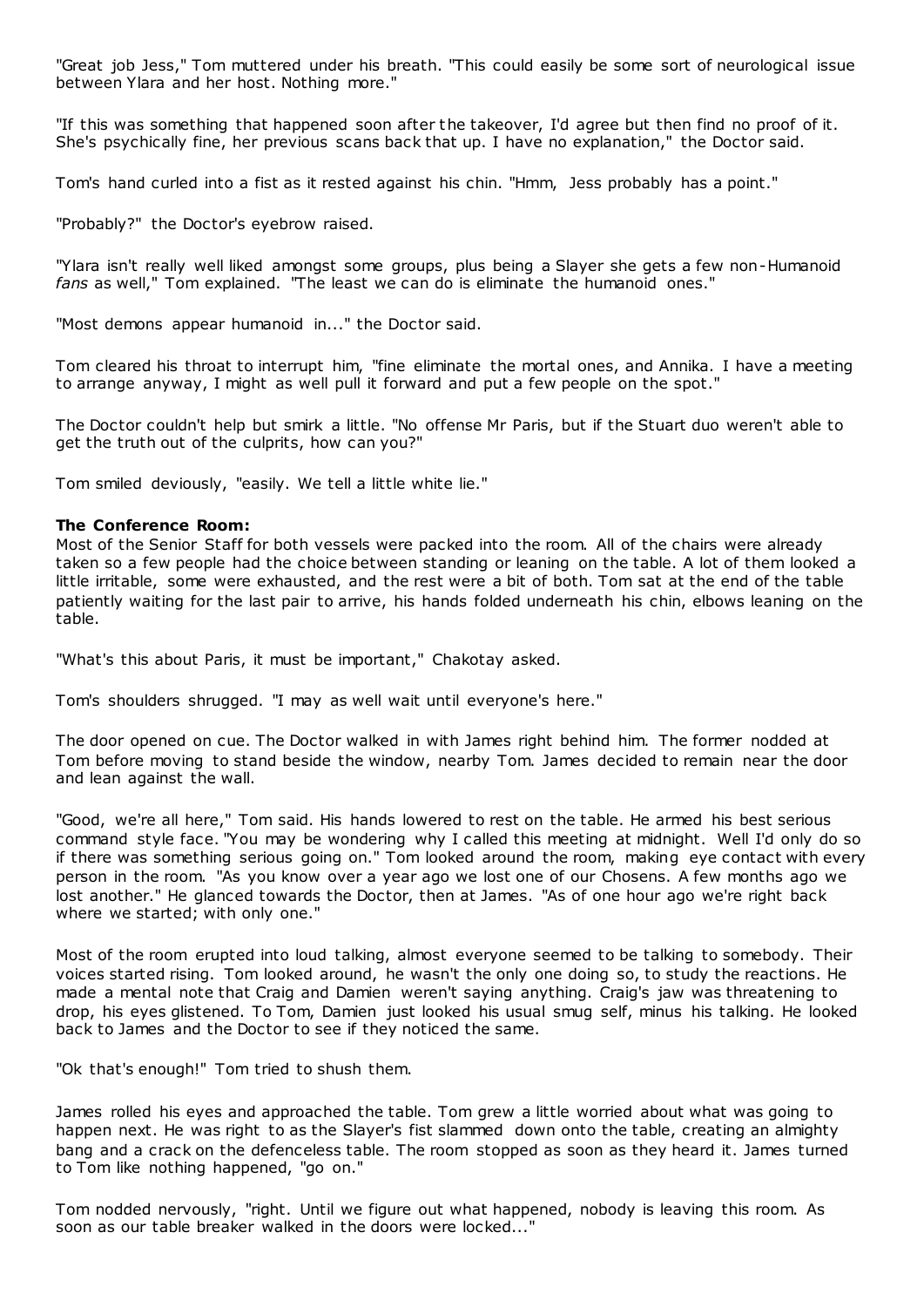Chakotay almost leapt out of his own chair. "Do you mean just Ylara's dead, or is Lena..." Tom winced a little, he quickly looked back at the other two. "Is my daughter gone? Why did no one tell me sooner?"

"It all happened very quickly, brutal but quickly," Tom answered. "If it wasn't for the Doctor we would never have suspected it."

"Suspected what? You still haven't said how she died," Neelix asked for everyone.

"Oh god," the people near to Craig heard him whimper.

Tom turned to the Doctor and gave him a nod. "I'm afraid there's nothing left. The attack destroyed her higher brain functions. Even I could not treat damage like that." James turned away to stare out the window, his fists clenching tightly. "Whoever did this intended to destroy Ylara... and Lena."

"You think one of us did this?" B'Elanna was surprised.

Chakotay's stare flew towards James, his eyes narrowed. "I'm sorry but only one person on this whole ship is capable of beating a Chosen Slayer to death and that's another Chosen Slayer."

James swung around. Before he could march over to the ex Commander, Jessie rushed over to stop him. "No, no... wait. There's a bit we're forgetting," she said, flashing her eyes towards the Doctor and Tom.

Tom looked very uneasy by this point. "Yes, well erm... Doc, maybe explain it in a different way, yes?"

"You're over simplifying it Commander," the Doctor nodded. "The attack was all in her head. As Mr Paris hinted, if any other Doctor treated her they may not have spotted it. I did. It was made to look like an accident, when in fact it was murder."

He paused to inspect everybody's response, Tom did the same. Almost everybody looked a little shocked. The only exceptions again were Damien and Craig. Damien just rolled his eyes and mouthed *duh.* Craig had covered his face with one of his hands so neither them could really tell. They both glanced at one another, Tom gave him a nod to continue. Chakotay spotted this exchange, his eyes narrowed slightly.

"I'll do a little show and tell," the Doctor said as he made his way over to the wall panel. He pressed one panel to bring up a scan of a brain. "This is before." Another tap changed it to a different one, most of the room couldn't really see the difference. "This is the scan I took before she... passed on. Ignore all the damage and focus on the... er, this part." He pointed at the front of the brain. "To keep it simple this caused her whole body to go into spasm. The brain could not contain it and it spread even further. As I'm an expert I was able to pinpoint where it began and I found the cause." His finger tapped the panel to zoom in to where he pointed before. "If you look carefully you'll see the tiny impla..."

"No," Craig interrupted him. Attention was all on him now. "That's not what happened." He swallowed the large lump in his throat and forced himself out of his seat. "I did it."

Tom was the first to really widen his eyes, but for different reasons. "Wow that worked. Man I'm good."

Craig felt everyone's stare on him, his head dipped down to avoid them. He could feel Chakot ay's intense glare piercing his soul. He dared to look around with his eyes, but kept his head down. He could just make out James shaking his head and turning his back on everyone. Jessie's jaw had dropped. He eventually got to Kiara and his resolve wavered. Just as well as somebody behind him slapped him across the back of his head so he wouldn't have seen her anyway. Craig turned it to see that it was Damien of all people. He was the last person he expected to be angry.

"Craig..." Jessie was the first to speak up.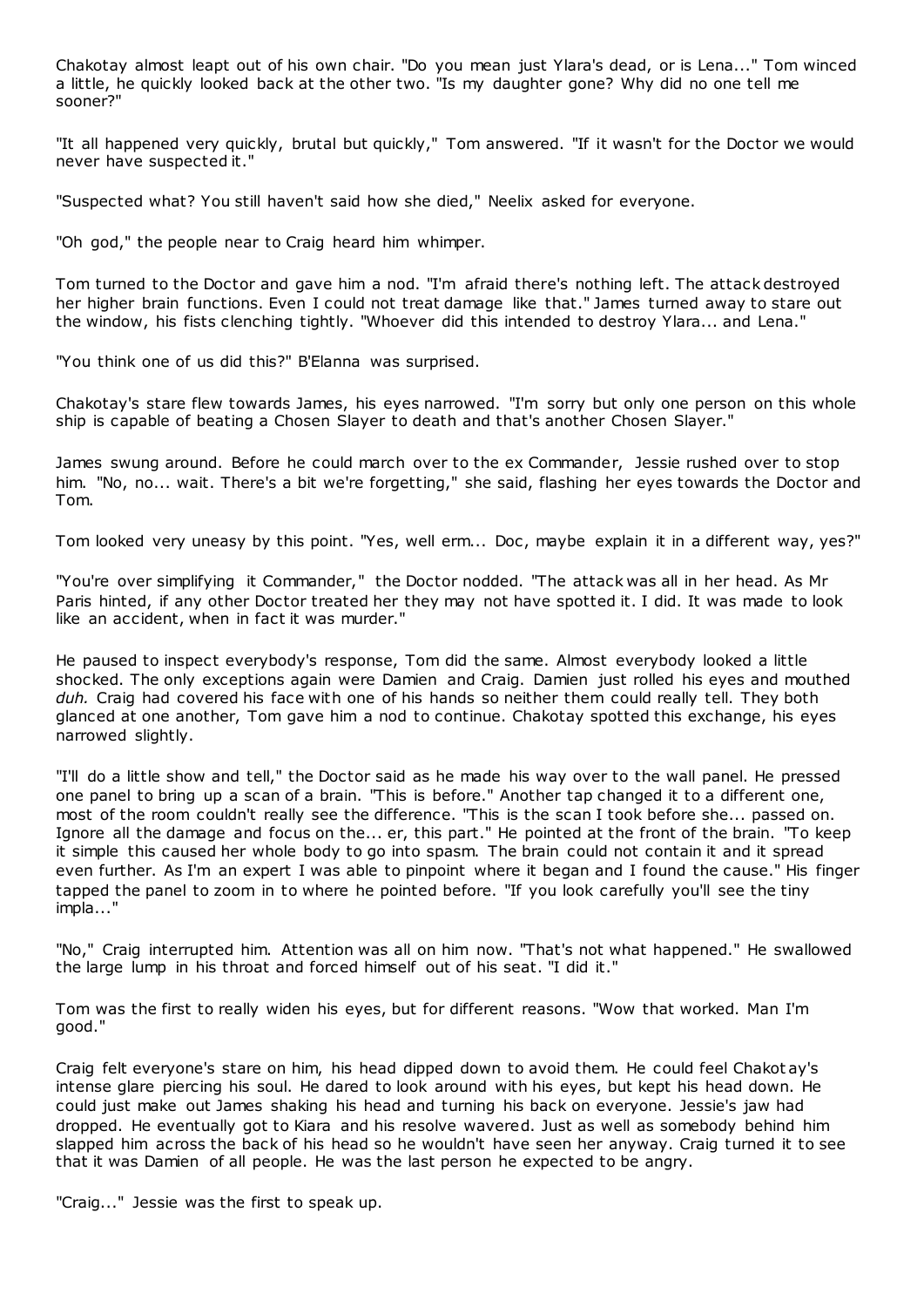"I'm sorry. I couldn't lie anymore. Do whatever you want, I deserve it," Craig stuttered. His sore head dipped even further. "What does it matter anymore."

The Doctor, still a little shell shocked, turned the computer panel back to normal. "Maybe we should..." he said in Tom's direction.

"Yeah, maybe we should," Tom agreed.

Annika raised her hand, "I have a question. Who's Ylara?" As usual she was ignored.

Tom was about to continue when Chakotay pushed his chair into the wall and stomped over to w here Craig stood. Damien pushed him forward to close the gap sooner. Chakotay grabbed the younger man by the front of his shirt. "What did you do to my daughter, you twisted little..."

"Wait!" Tom tried to stop it. He quickly climbed out of his seat. "Ylara's not dead." As he expected the people who didn't know that gave him the same angry yet confused stare. "Yet. I figured it was the best way to get somebody to either fess up or look guilty as hell."

Craig found himself thrown to the floor. Chakotay stepped over to him to go towards Tom instead. Jessie was the only one really in his way, she didn't budge either. "Jessie," he snarled.

"It worked, didn't it? Sit down," she hissed back.

Chakotay stared at her in shock, then at James and the Doctor as well. "Y ou all knew?"

Tom sighed in relief. He never thought he'd see the day when Jessie would stop him from getting pummelled. He gave her a nod as a thanks. She gave him a head shake that told him she'd make up for it later.

"Most of what was said is true. It was only the dead and implant part that was forged," he said nervously.

"I see," Chakotay scoffed. "So, what's being done about it?"

The Doctor glanced down at the floor sadly. "There isn't. I'm afraid it's inevitable."

"Oh, so can I get back to what I was doing?" Chakotay said, pointing back at Craig.

"No," James answered.

Chakotay scowled at his back. "I'll leave plenty for you."

Tom dared to walk away from his chair to approach him. "This whole thing wasn't just a witch hunt." He frowned, then noticed Jessie resisting a smirk in the corner of his eye. "Found one, I win." Nobody was in the mood to laugh. It seemed that way until Annika laughed a few seconds later. Tom shook his head, "but the point of this was to find the culprit so they could give us the cure."

Craig found everyone staring at him again as he pulled himself up from the floor. The image of the Leda being destroyed and the book being left behind flashed in his mind. The butterflies in his stomach had gotten bigger and faster. His chest ached. "Ohno."

"Ohno what?" Damien rolled his eyes.

Jessie shook her head. She shoved Chakotay to one side. Tom's eyes widened as he was free to go for him first. Jessie stepped a little closer to where Craig was. "No, I'm not buying it." Chakotay was already in front of Tom, ready to grab him as well. Luckily her words stopped him but not Tom from ducking.

"What?" Craig was a little confused.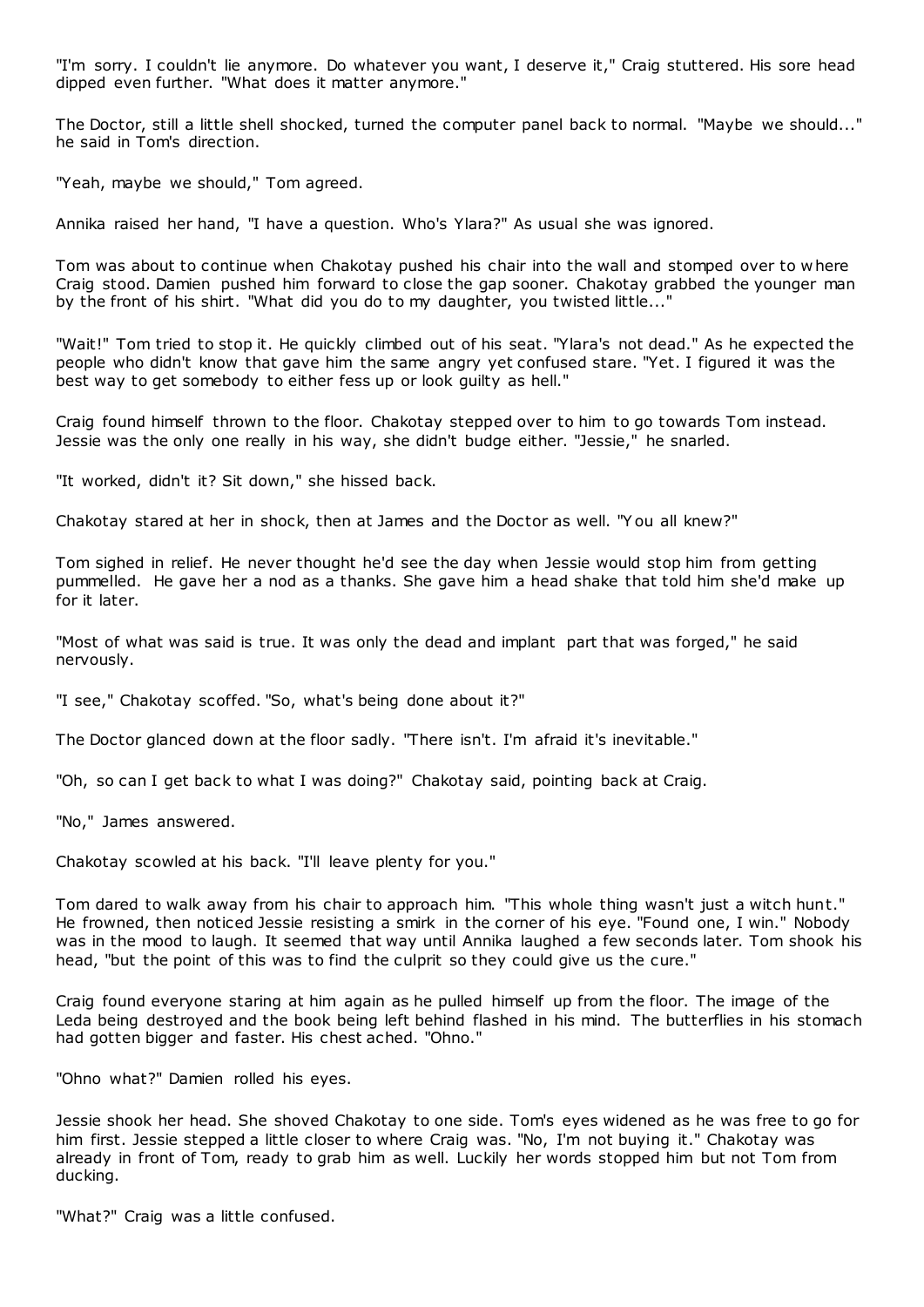"Craig you couldn't have done this. Who are you covering for?" Jessie asked. Her first sentence was soft, but the second one sounded a little harsh to everyone.

Craig finished his climb to his feet, using the table to push himself up. "I did."

Jessie closed the gap even further, she stood directly in front of him. "No, you didn't." She turned back around. "Craig has no powers, there's no way he could have done a spell by himself."

Chakotay frowned slightly. "Spell? First an implant, now a spell."

"It's the current theory," the Doctor nodded.

"No, it's the only thing that makes sense," Jessie corrected him.

Craig shook his head, "no. I mean yes it was a spell, but I didn't need any magic . Some spells just need chants and ingredients."

Jessie was staring towards him again. "You're lying. Who would you protect?"

Tom instinctively turned his head towards Kiara, Chakotay caught him and roughly shoved him to the floor. "Ow, I landed on the chair leg!"

Craig still couldn't bring himself to look at Kiara. Jessie did though, her shoulders sank as she did. The young girl was fighting the tears and avoiding eye contact with everyone, her lip was trembling. She could see the anger slowly building up in her face.

"Whoever did this has access to magic ," James said. He turned his attention away from the window for a second. "Accuse Jessie and I'll throw you outside Chuckles." His head turned back to the window. Chakotay knew exactly what he really meant by that and decided to keep that brief thought to himself.

Damien walked over to Annika, "there's only one moron left who can do magic ." She licked her lips at him which made him groan in disgust.

"Oh you're so sexy when you're all dark and stuff," she purred. Everyone shuddered.

Tom shook it off quickly. "She doesn't even know who Ylara is. Besides why would Craig cover for her? Did she threaten to strip for him?"

Craig shuddered again. "No, but I'd deserve it."

"Nobody does," B'Elanna said.

Chakotay shook his head. "How do we know that this is a spell done by a witch, or magic type person? I remember somebody doing a resurrection spell and he's definitely not magical."

"I'll still do it," James muttered.

"It just proves what he's saying. Craig admitted it, he did it," Chakotay said.

Craig nodded. "See. He's right."

"Fine, you did it. How do we reverse it?" Jessie asked. "Better yet, where's the book?"

"Gone," Craig said so quietly she only just heard him. "I'm sorry," his voice cracked.

The whole room turned deathly silent. Nobody knew what to say. The only thing that broke the silence was a loud knock on the door.

"Hellooo! Sorry I'm late. Why is the door locked?" Harry's voice called from the other side.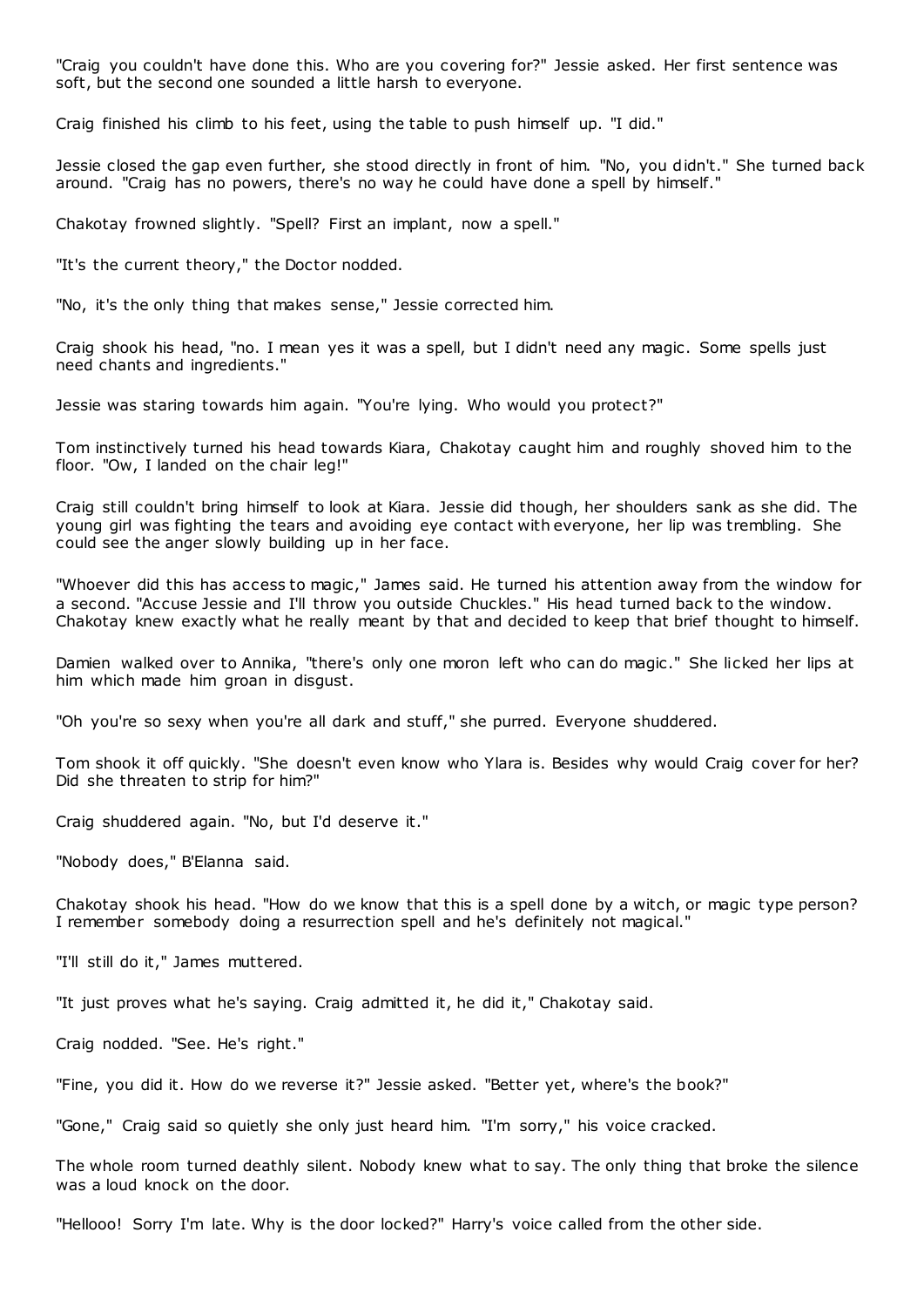James groaned. "Nobody noticed he wasn't here?" A few people shook their heads. "Should I?" He didn't get an answer, he went to open the door anyway.

"Craig, tell me who helped you or you helped," Jessie whispered. "The spells in that book were powerful, there's no way somebody without magic can do them alone."

"I'm sorry," Craig shook his head.

Harry stepped inside, the door shut behind him. James tapped something into the panel.

"Hey, woah who else died?" he winced. Everyone stared at him in such a way he almost peed himself. "Oh."

#### **Present Time:**

"So we're right back where we started," Tom sighed.

Chakotay groaned angrily. "For god's sake. Why admit to it but not tell us who helped you? All you care about is yourself!"

"That's not true," Craig said quietly.

B'Elanna climbed out of her chair. "Okay why don't we make this simple. Why don't we figure out who didn't or couldn't, if they're not involved in anyway kick them out of here. Cos this..." she gestured her hand to the whole room. "Is ridiculous. Would Neelix really do something like this? Harry?"

"She's right, she always is," Tom said with a light smile. "All right." He turned to Chakotay, he shrunk a few inches at the stare he got. "You've done something stupid like this before, staying." His attention went to B'Elanna, "not a chance. You can go."

"Great, cos we both know what Miral does in her sleep at this time," B'Elanna sighed as she went to leave. One tap on the door panel from James opened the door for her.

Tom's eyes were a little wide. "Poor Johnathan. Anyway, uh... randomly pick er..." His finger pointed at Damien. "Do I really need to ask, staying." He thought about who was next then he realised something, "wait a minute, I'm not a suspect. Can I?"

"There's all my respect points for you gone," Chakotay commented.

"Fine!" Tom groaned. "It's not like it would take long to earn one point."

"Oh it would," Chakotay said.

"Neelix may have poisoned her, staying," Tom continued. Neelix looked shocked, everybody did until they thought about what he said. "She's not very clever and not from this time. I've never seen her use a replicator. Sorry Neelix."

"But Craig admitted to a spell," Neelix squeaked.

"Doc we need you here. Craig definitely staying," Tom ignored him. He continued his glance around the room. "Annika god I wish it wasn't a staying, but it is. Jessie, sorry."

"Fine, I'm the other witch. Whatever," she said much to his relief.

Tom turned to Kiara, the look on her face made him rethink what he was to say. "Um, maybe we should give her a pass."

"I wouldn't," Damien scoffed. He pulled a face as he noticed James glare at him. "Yeah yeah, I'm scared."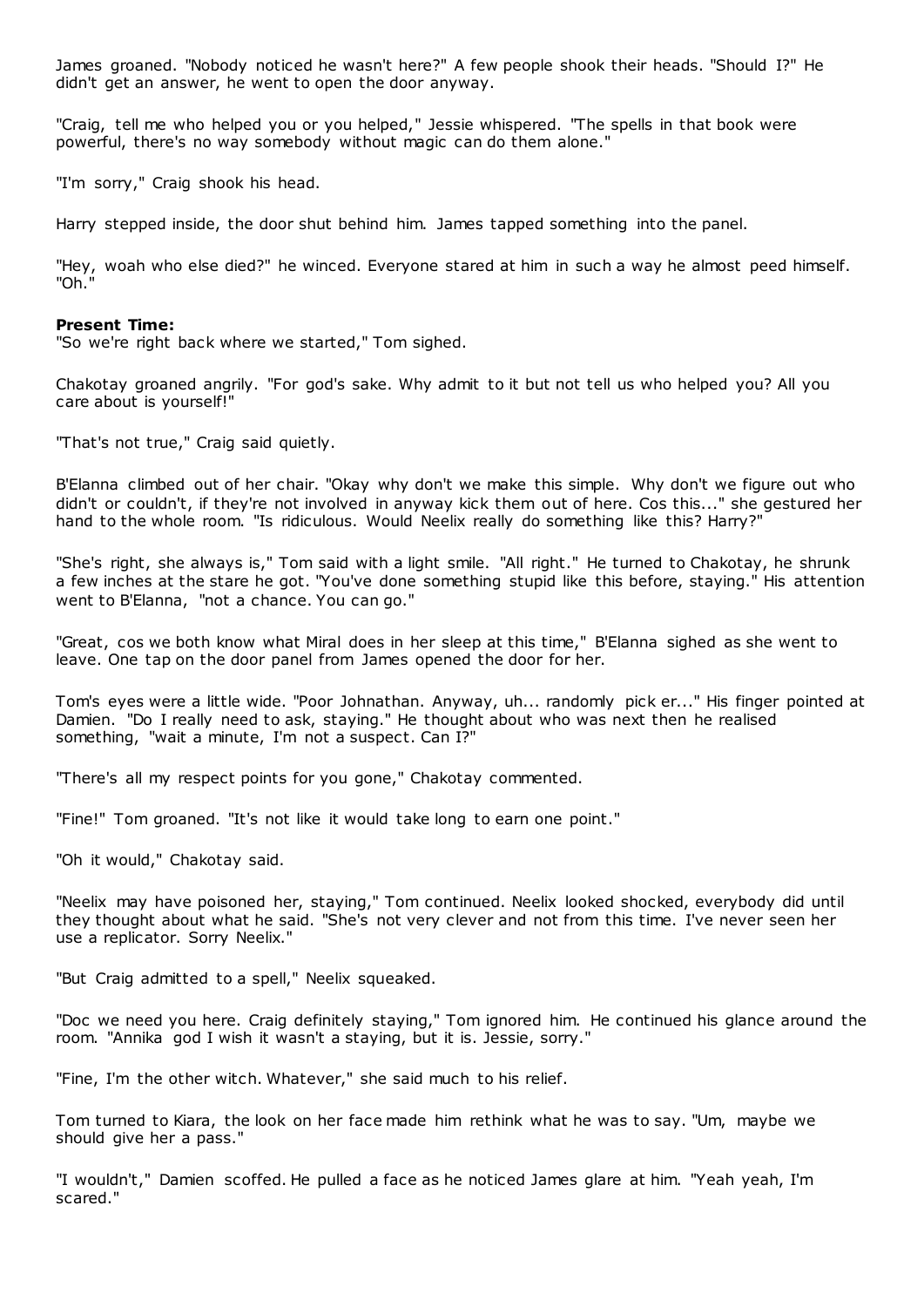Tom breathed in deeply as he thought about it some more. It pained him to think that Damien was right. "You did try to kill Ylara before, he's right."

"It's okay," Kiara barely made any noise.

"Harry can go," Tom said.

Chakotay disagreed, "no." A few people looked at him in surprise. "He waltzes in late and is indifferent to what's happening. All he cares about is his bloody ship."

"I had no issue with Ylara," Harry tried to defend himself.

"He didn't do it, but yeah he should stay just in case I need to beat on someone else," James said. Harry's eyes widened.

Tom shook his head. "The mob has spoken."

"Hey, you're supposed to be my friend!" Harry protested.

"I am but I'd like to stay unbeaten. Being shoved was bad enough," Tom muttered while he rubbed his sore back. He barely looked towards James just in case he had just jinxed himself. "Did that resurrection spell on Jess, suspect."

"Yeah I would have accused me too," James said.

Tom wiped the sweat off his brow, "phew okay. Who else had a beef with Ylara, who else would mess with magic? We should drag them in here too.'

"What difference does it make?" Craig stuttered. "The book was destroyed with the Leda." Harry's head swung in his direction. "Medicine can't cure her, she's going to die... cos of me."

*This is it. I remember this place.* How could she forget? She'd been here before, long ago. Drifting in the nothing just like she was doing now. She had killed so many innocent people she assumed that was her punishment. But to be here again she mustn't have done enough to redeem herself of those crimes.

Ylara wasn't surprised. Nothing could have erased the blood on her hands.

*Wait. Those watchers sealed me away in that statue the last time. This can't be the same place. Think. What was the last thing I did, where was I, who was I with?*

Damien and James, their worried faces suddenly became clear. She remembered now, the dizziness, the pain. Something hit her before that. Something just as dark as the place she was in. Then she fell. The body she stole fell, but she fell even further. Everything had faded, gotten smaller until they didn't exist to her anymore. *Maybe someone finally did it. Good, I didn't want to die any other way.*

"Ylara."

*There's that voice again, the one that called out to me before.*

Using all her remaining strength she tried to focus on the voice and where it came from. Slowly she started to make out a faint edge even in the black. *That must be it.*

"Hello?" she tried to call out but again her voice was missing. She tried again with a lot more force. "Who's there?" Again, there was no sound.

"No one," the voice spoke again.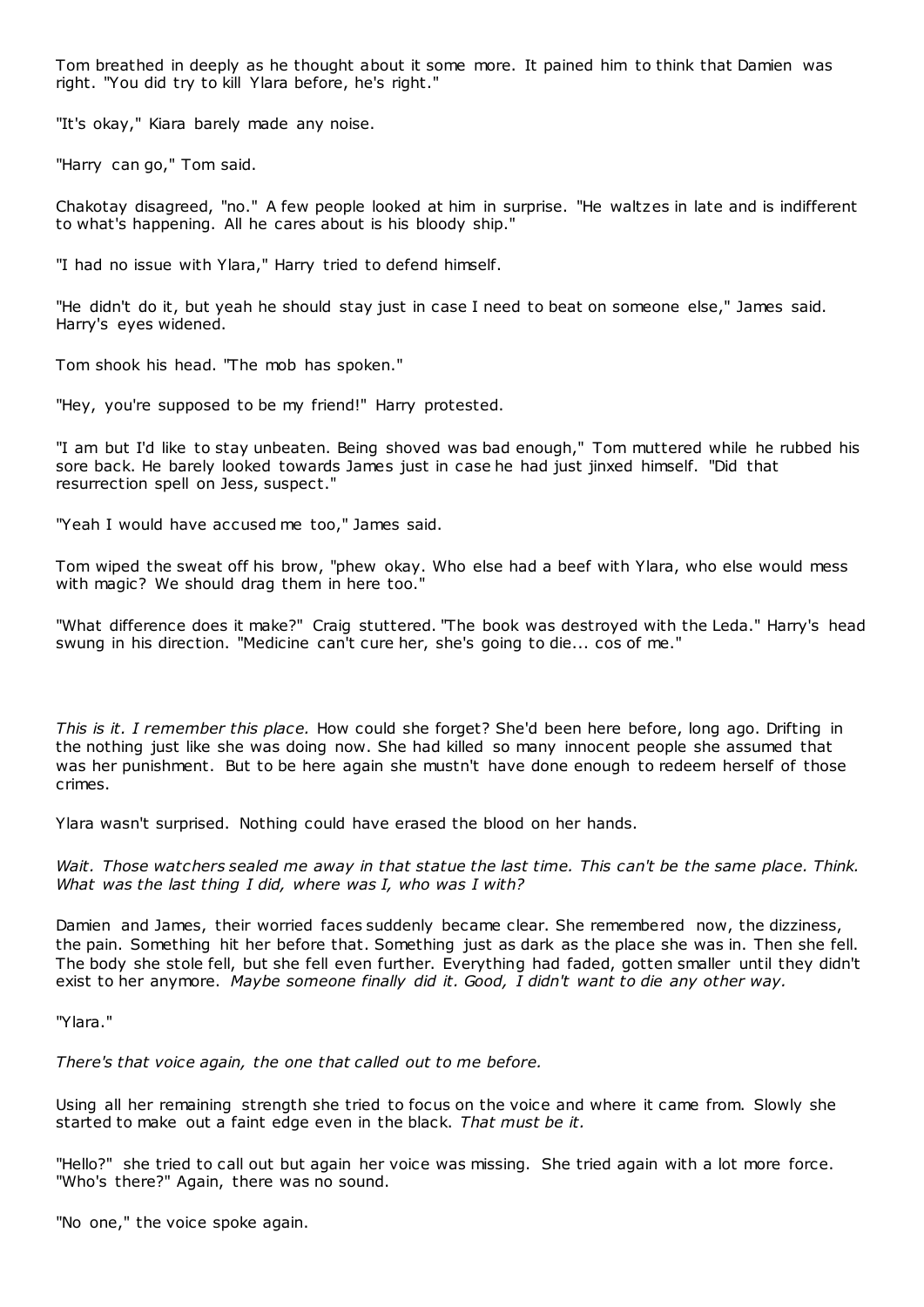Ylara recognised the voice, she had heard it before. She couldn't figure out where it came from or who it belonged to. Nevertheless it was something to hold onto. She tried to answer back but the abyss once again swallowed her voice.

*Why can't I answer? What's happening?*

The outline she was seeing faded back into the darkness. The faint hope she felt went with it. *What am I doing? I'm dead, accept it.*

The voice appeared again, this time a lot clearer, "don't give up."

*That voice. That's why I couldn't figure out where I'd heard it before.*

*It's mine.*

*That's why I couldn't speak. I can answer her now.*

She hadn't used her real voice in thousands of years, she hoped it would still work. *One way to find out.*

"Lena?" this time she was heard.

"You son of a bitch," Harry growled. This time he was the one charging forward to confront Craig. Nobody expected it so he wasn't stopped until he reached Jessie, who was still right next to him. She was surprised she had to actually use some of her strength to keep him back. "You destroyed my ship, you nearly killed us all!" he yelled, pointing at Craig.

"That's ridiculous," Tom stuttered. He couldn't believe what was happening.

Craig stared at the floor, the guilt was too much for him. "I'm sorry."

"It's true?" Jessie was surprised. Harry used that to his advantage, he managed to push her a little to one side. He knew he'd pay for that one later but at that moment he didn't care.

Craig only stood there as Harry lunged forward to push him into the wall, the chair nearby stopped him half way.

"I didn't know that would happen. I tried to stop it, I'm sor..." Craig stuttered.

"Sorry, we know!" Harry snapped. He raised his right hand but another hand grabbed his wrist in time. It was a tight grip, it pulled him backwards. His feet even left the ground for a second. Next thing he knew he had James almost in his face.

"James it's fine, it was barely a shove," Jessie quickly said.

Harry huffed as his wrist really started to sting. "Like you only tapped me before?"

Jessie's eyes narrowed a little. "Last time I stick up for you."

"It's not just that," James said, he turned his attention to Craig. "I don't believe for one minute that Craig would make Ylara suffer like she did, and risk the lives of the Leda to do it." He turned back to Harry as he was trying his best to squirm out of his grip. "How did you even make that leap? Is that all you think about? The Leda wasn't your girlfriend you know."

"That would explain a lot if it was," Chakotay muttered.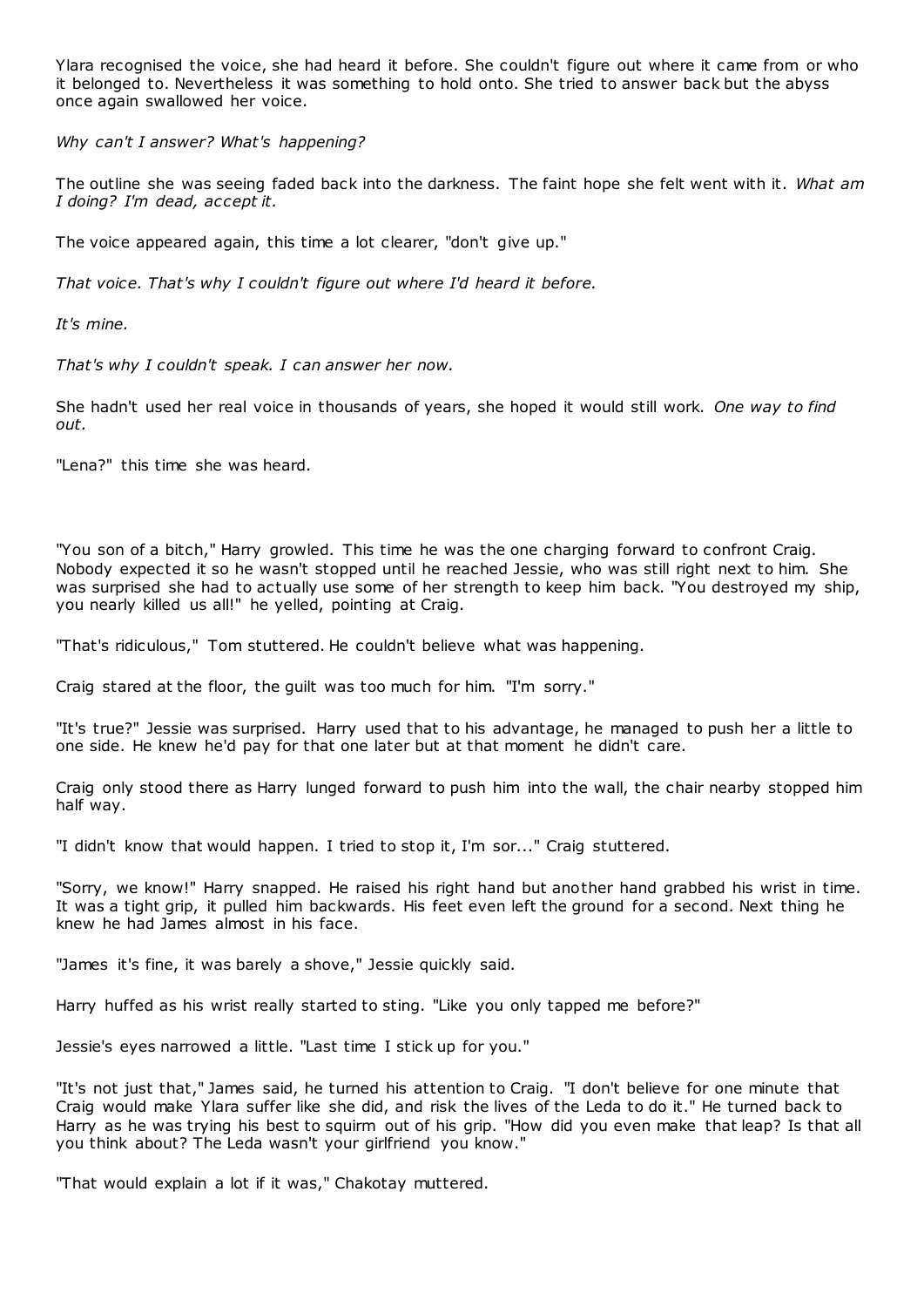"The energy drain, the build up afterwards. It came out of nowhere. He admitted the book was on the ship," Harry said. "Look, I can't feel my hand anymore."

"Fine," James groaned. He let his hand go but at the same time lightly swung his hand back. Harry went flying into the table with a nasty thud. Tom cringed for his friend.

"The spell had to take power from somewhere," Craig admitted. Harry could only groan. "He sai... I read the spell needed a sacrifice, I figured it would be the obvious. But I noticed the ship's systems were overloading and I tried to stop it. It was too late." He had tried to cover it up but there was no way nobody noticed it.

"He?" Jessie confirmed his fears.

Craig's eyes shut tightly. "It doesn't matter, that's the truth of it."

James took a few steps closer to him, his eyes seemed to be looking straight into him. He shook his head. "If you think I'm letting you take the full blame just because you want to be punished, then think again."

Craig's eyes widened, "what... how?"

"I cheated," James replied.

"But, why didn't you just read my mind before?" Craig stammered.

Chakotay shrugged, "yeah why? It would have saved us a few hours."

"I wanted him to tell me," James said. He turned to face everyone else, well except Harry. "I'll be right back." Everyone watched him walk to the door, open it and leave them behind.

Chakotay sighed, "did he lock us in again?"

Damien decided to see for himself. He walked over to the door, it opened instantly. "I'm not missing this," he said, that smile was back on his face. Before he could leave he was almost trampled by the resulting stampede.

Jessie was the only one staying behind. "I'm glad I waited," she muttered to herself. Her hand instinctively went to her bump. "Aren't you?" She then followed everyone else.

She had looked all over for even a faint glimpse of the outline she saw earlier. Everywhere she looked she thought she saw it but it would fade immediately. *I wonder if it's really her.*

"What are you doing here?"

There was no answer for a long time. *Of course it wasn't. Why would she be here? What did she do to deserve an eternity of this? She wasn't like me.*

The darkness crawled all over her, she felt her sense of self being pulled down somewhere. Ylara didn't fight it even though her fear screamed at her to do so.

*Wherever it's taking me, I'm sure I deserve it.*

"Stop."

*Again?*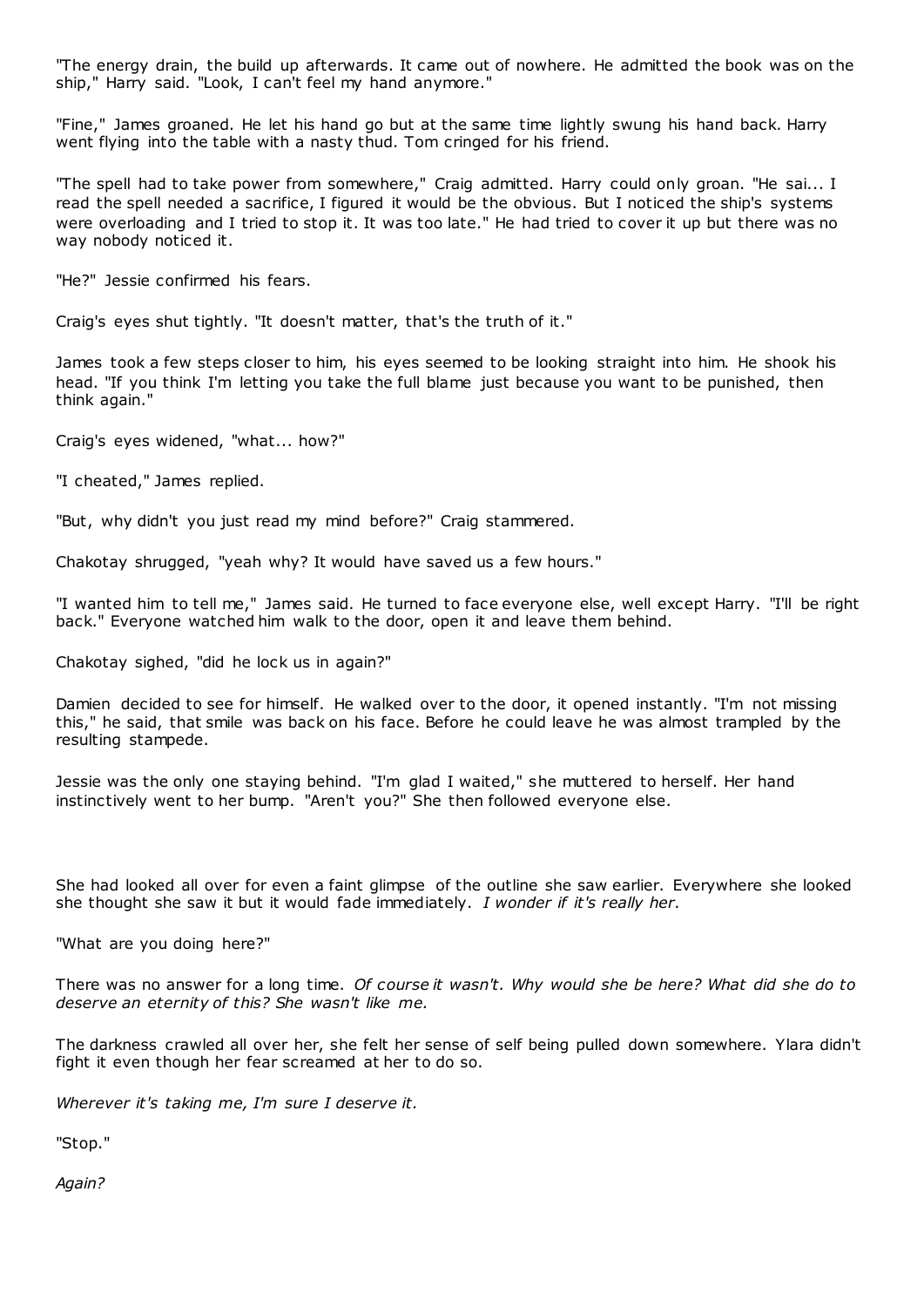It stood out from the never ending black, a tiny white dot straight ahead of her. It reminded her of a single distant star in the sky. Now it was all she could focus on. It seemed to get brighter the longer she stared at it. The pull wasn't as strong, her soul began to drift once again.

The white grew or she was getting closer to it. She couldn't tell.

Once again she was saved from her own despair. Was it her own doing or was somebody helping her?

It didn't seem likely to her. *Why would she want to help me?*

All he could hear was a bell ringing. It got louder and louder until it changed into a loud door chime instead.

His eyes opened. He hoped he was just dreaming it.

The door chime didn't go off again, he sighed in relief and closed his eyes again.

Instead a loud bang opened his eyes, wide. That definitely wasn't a dream. He heard footsteps, they were getting closer.

Daniel's training kicked in. His arm reached down to the floor, just under his bed. His hand clutched a weapon handle. The door opened. He rolled out of his bed, landing straight on his feet at the side of the bed. The weapon pointed towards the intruder. Now that he could see who it was he started to think he needed more than a measly sword.

"James... don't you knock?" he said as casually as he could.

The look on James' face told him everything he needed to know. He knew. He was also blocking his only escape. They stood face to face, only a bed and a sword in between them.

"No," he answered coldly. His leg flew forward. Daniel only had time to think one word, *what...* The bed barely took the brunt of the blow, it flew up onto its side. Gravity soon helped it back down, but the wrong way.

Everyone from the Conference Room arrived, barely squeezing through the broken door. They just caught the bed smash through the wall as it fell, destroying everything else in its path.

"Ooh I hope he wasn't in that," Tom cringed. Damien shoved him to one side so he could take a peep.

"I still don't know who," Neelix pouted.

The Doctor was the only one remaining behind, he looked very worried. "Oh god, what has he done? In what? I don't want another dying patient."

Damien and Chakotay quickly got out of the way of the door as James turned around to leave the bedroom. Jessie chose that time to arrive, trying desperately to get her breath back.

"God, pregnancy and one lung... takes it toll," she wheezed.

James seemed to calm down a little, he walked over to her. His hand went to her upper back, rubbing it as gently as he could. "Sorry."

"No, I could've stayed there," she sighed with a smile.

The Doctor figured it was safe, he rushed into the quarters to assess the damage. "Good god," everyone heard him complain.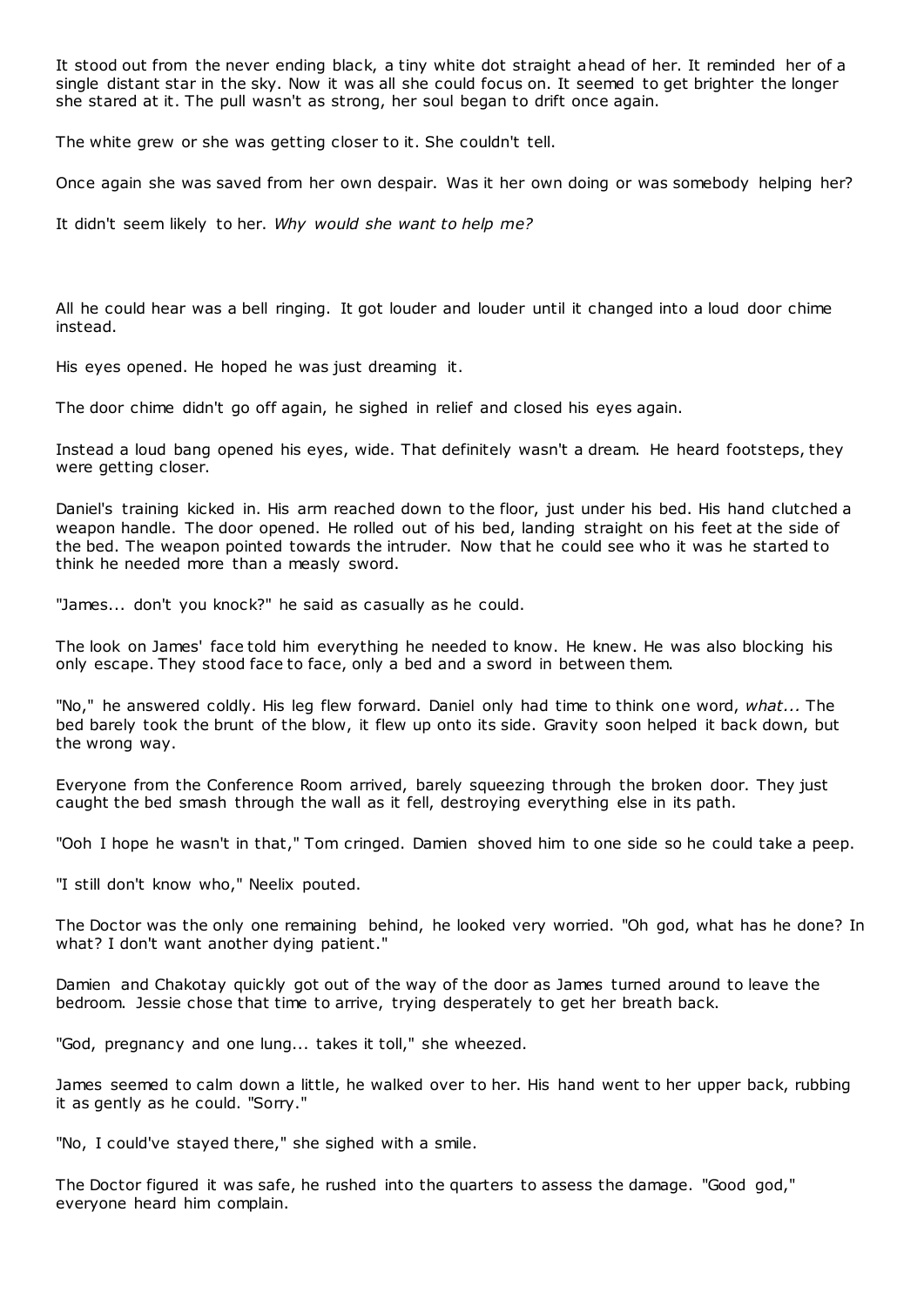"I hope you left some for me," Chakotay said in James' direction.

He shrugged, "who knows, I didn't do it that hard."

"Can I have some help in here! Oh god, I can't transport this to Sickbay too," the Doctor's voice complained.

Tom sighed, he decided if he didn't do it nobody else would. He quickly rushed inside to join the Doctor. Neelix shrugged and did the same.

"What did you do?" Jessie asked.

## **Sickbay:**

The Doctor sighed as he glanced between the two patients lying either side of him. There was nothing he could do for one of them, so he focused all of his attention on his newest one. He caught Nikki giggling and blushing a little on the other side of the biobed.

"What's so funny?"

"I'm just imagining what happened," Nikki answered. She almost drooled, "he's so... mmmm, badass."

The Doctor again thanked his programmer for being unable to throw up. "The bed not only crushed him against the wall it destroyed, but then fell on him again."

"Don't be so dramatic. It probably happened so fast it was only one hit," Nikki scolded him.

"One..." the Doctor stared at her blankly. That was the moment he gave up on her. "You know what, I can do this on my own." He looked down at the large scanner locked over Daniel.

"Plus there was a mattress," Nikki said.

The Doctor groaned. "Do you have any idea how... Oh forget it!" He tried his best to ignore everything she said from now on.

Tom walked over pushing the medical tray with him. "This is just temporary Doc, don't get used to it."

"We'll see," the Doctor muttered.

Tom shook his head as he handed him yet another regenerator. "That's the last one, the rest are charging."

The Doctor nodded as he took it away from him. He used it immediately on his patient. "Almost every bone in his body... I don't know how he survived."

"I told you. Mattresses are soft," Nikki huffed.

Tom's eyes widened as he glanced in her direction, then back at the Doctor. "Wow." He cleared his throat, "do you need anymore help?"

"I can handle the rest, thank you Mr Paris," the Doctor replied.

"Are you sure?" Tom squeaked. The Doctor looked at him, puzzled. "I have to go tell off James for knocking our suspect into a coma. Considering that Daniel may have the cure for Ylara, I'm expecting to be here a few minutes after it."

"No... no," the Doctor complained. "Why don't you do what Captain Janeway used to do when he misbehaved."

Tom's eyes shifted side to side nervously, "I overheard her threatening to spank him. No thanks. I like living."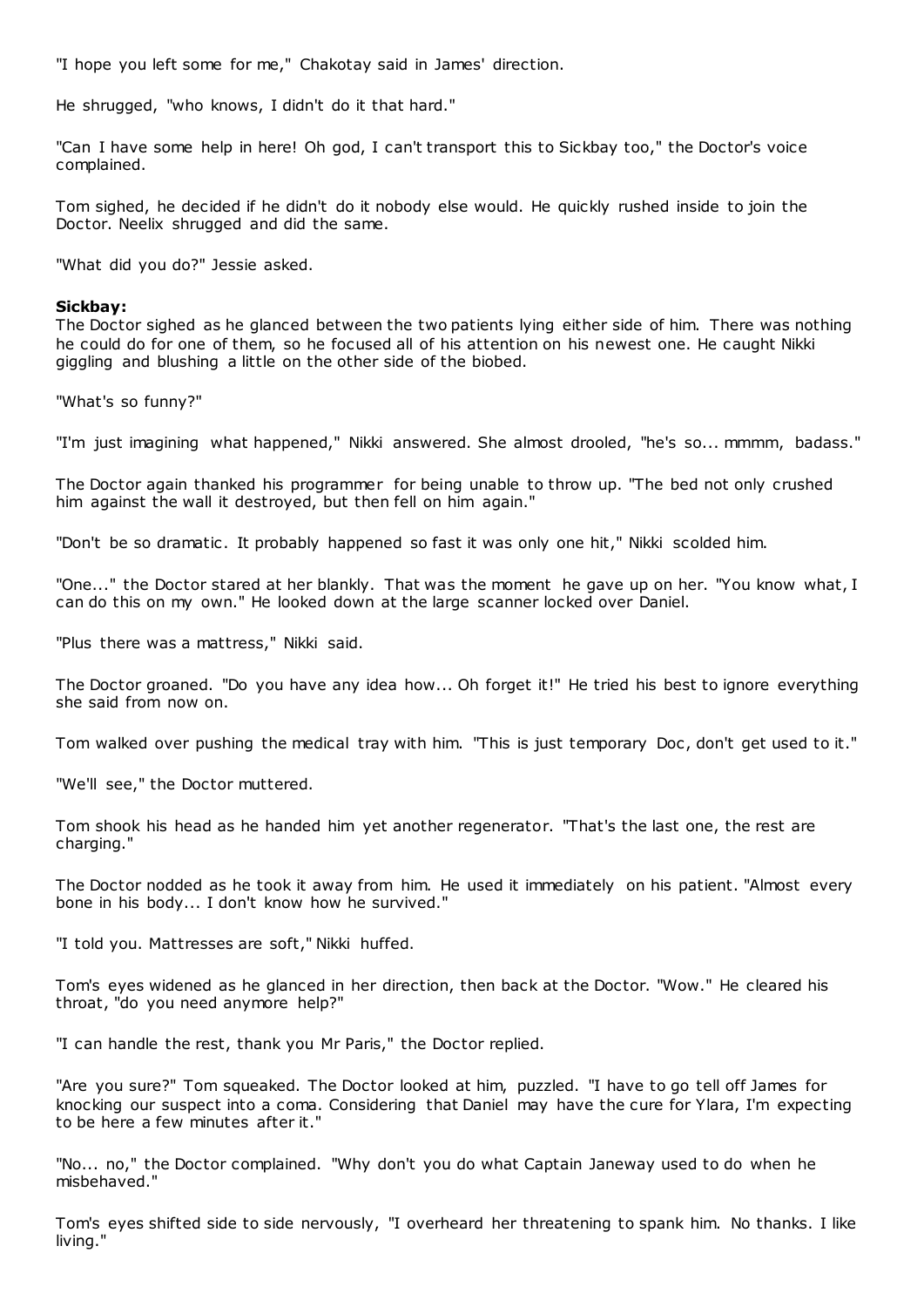"No. Drink coffee until people think you're drunk, then embarrass the hell out of him," the Doctor explained.

Tom's eyes still managed to get wider. "What like chase him around the ship for a hug. Look Doc, you've got enough on your plate as it is."

The Doctor sighed in annoyance. "Mr Paris. He only found out that Mr Lavine was responsible by using telepathy. Do you really think he'd risk losing the cure without checking that first?"

"Uh yeah!" Tom said in a duh voice. "He's always been a punch first, ask questions later kind of guy."

"What do I have to do to get you to leave?" the Doctor asked frankly. It took Tom by surprise. "You're distracting me."

"Be in a nicer mood when you have to treat me," Tom answered, shaking his head. He didn't waste time leaving.

## **Meanwhile:**

Craig only sat there, his head buried in his hands. He didn't know how to answer. His whole world had crumbled around him. He just couldn't.

"You didn't have to help him," Jessie told him. He barely nodded. "But he would have done it without you, wouldn't he?"

Damien scoffed. "So? I can't stop Barbie from trying to hump my leg, doesn't mean I help her out!"

Jessie tried not to laugh, it was breaking her seriousness. "Not the same thing."

"Yeesh, fishing around for a backup just in case Slayer snuffs it?" Damien taunted her. He smirked as a growl escaped her throat.

"If the book's gone there's only one obvious option," James said, passing one dirty look Damien's way.

"Crush Daniel to death with a bed? Oooh we tried that," Jessie giggled.

James shrugged, "I use what I can find."

Kiara stood at the door, leaning on the frame. She only had been quietly staring ahead of her grimly until now. "What's the option?"

"We go back to where you got the book. Surely there's another copy or someone may know what to do," James replied.

"Do we even have time for that?" Damien didn't ask, he said it mockingly. "Only you can live with one remaining brain cell."

"Haha I'm a blond, I'm stupid. That's original," James pretended to laugh. He shook his head afterwards.

Jessie walked over to the sofa, sitting down next to some books. "I'm going to have another look through my stuff. If there's a cure or not for it, there maybe something else we can do to fix it."

Kiara stopped leaning, she stepped forward to join the others. "I can do it."

"No," James quickly said. "I don't want you risking your life for this, Ylara and Lena wouldn't want that."

"I know but..." Kiara stuttered.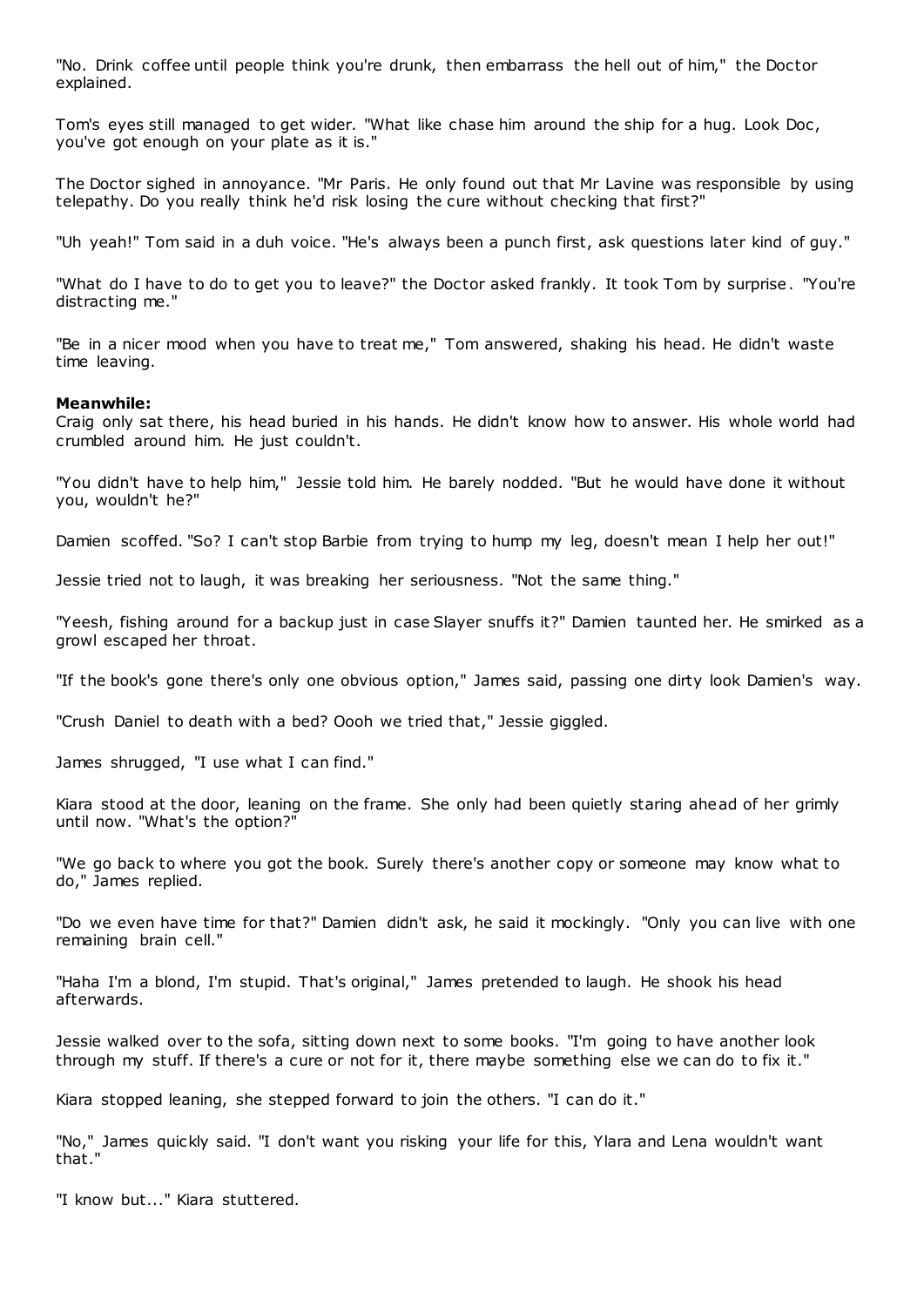"Surely it wouldn't hurt to ask the Continuum if she or they could help," Jessie said. "The worst that would happen is you'll lose two chances to use minor powers for a month."

Kiara smiled gratefully at her, then turned her head towards James. She tried to plead with him using only her eyes. He sighed and nodded.

"You don't need to ask his permission, he's not your daddy," Damien groaned.

"I'll still have enough to seal your mouth again," Kiara grumbled at him. She walked over to where Craig sat. He dared to look up at her, his eyes drenched in tears. He got what he expected; a nasty slap across the face. His cheek stung as it turned a rosy pink. She turned her back on him to look at everyone else. "I'll see you soon." Her fingers clicked, one flash later and she was gone.

# *Where am I now?*

She still could not see a thing. The darkness had obscured everything. At least that was what she thought earlier. Now all she could see was a brilliant white everywhere she looked. At first she had tried to squint to avoid being dazzled by it, but she soon discovered there was no need. The white was soothing. Unlike the darkness which felt like she was trapped in an ever changing current, constantly being dragged under, the lighter colour calmly brushed past her like a warm gentle breeze.

Ylara once again tried to see if she could even see herself in this void. As before all she saw was nothing.

*I wonder what I'm supposed to do. This place is better but to spend eternity here? No, it's just another hell.*

*It's no use complaining about it now. This is for the people you've killed. You can't fix that.*

"There's still time." The voice from before washed over her. The isolation she felt vanished with it, she sensed a presence floating in front of her. Although she could still not see anything.

"Time? I'm dead," Ylara was confused.

"No, only if you give up."

"I... I don't understand." That was an understatement. "If I'm dead, where am I and how are you... How are we talking?"

She started to see a faint outline again fluttering in the non existent breeze. "You aren't."

*What?*

"Your soul was pulled, ripped from your body..." the voice said.

Ylara couldn't let that one slide. "Your body."

A sigh floated over to her. "You're not dead but not alive either. It has nowhere to go. What happens next is up to you."

None of this made any sense to her. If she wasn't talking to her host, who was she talking to? The last time her soul was taken from her body, her body perished. She did however get trapped in a void just like the black one for so long she lost any kind of track. At least that part was consistent.

"So if you're not who I think you are, who and what are you?"

"I don't exist. I'm just a shadow." Ylara sensed the pain in the voice at that moment. "I'm just a voice, a guide to help you back."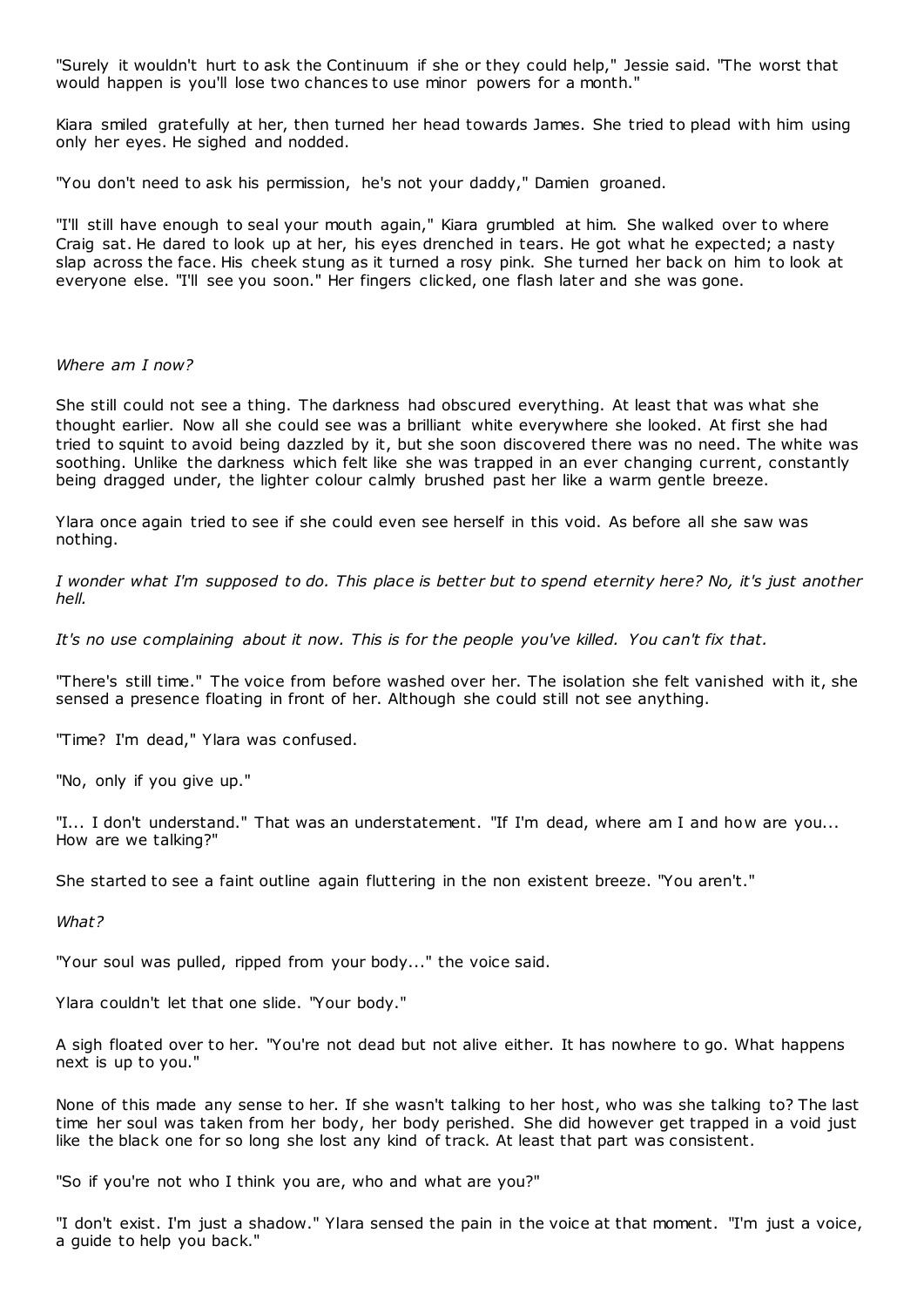"But why? I don't belong there. That's not even my body, I stole it."

Ylara sensed the hesitation before the voice spoke again, "she gave it to you."

*No.* "You... she didn't. Lena didn't fight for it because she was unhappy, it was not something as simple as handing over the reigns."

"No." This time she felt frustration.

"For a time we shared the same space. I know what she felt. If you're not her then you couldn't know, so how can you say otherwise?"

The voice again sounded impatient, "you're mistaking her feelings for yours, just like you are mistaking me. You were given a second chance."

"If that's true then that's over," Ylara countered.

She didn't want to play along with this anymore. It was obvious to her she wasn't talking to herself, imagining it. It wasn't somebody else either. The presence ahead of her felt more real to her than everything else that had happened to her in this void, familiar too. Why else would this presence resist her in this way?

"I get it. You felt alone, dragged into existence, lied to, deceived, toyed with," Ylara told her. "You thought because of that time implant that you didn't belong. But you do. The people who love you still feel your loss."

Jessie knelt down beside Craig as he buried his head in his hands again. They could not hold the despair in, his head fell to his knees. Jessie didn't know what to do, all she felt she could do was place a comforting hand on his hunched back, her other hand rested on the closest arm.

*"It's been two years and the pain's still raw."*

James stared out through the window, but he wasn't really watching anything. The anger brewing inside him was starting to make him tremble, he tightened his fists even more to stop it. It was so hard his own fingers pierced the skin of his hand. He didn't care.

*"Some would turn their whole world upside down just to see you again."*

The five shadows loomed over Kiara, glaring down at her. She wasn't frightened though, she had to convince them. A figure slowly approached from behind, he stopped to stand beside her.

*"Others looked to vengeance and hate."*

He waited until the Doctor went into his office. This was his only chance. Chakotay walked over to the nearest biobed, trying his best to avoid the image of the other used one. The Doctor had done a good job, the wounds had mostly healed. He would live, he thought. His sleeping face looked smug to him. *No hesitation, no regret*. One hand, a few minutes is all it would take.

Chakotay's right hand reached over to his daughter's murderer's face, covering his mouth and nose as tightly as he could. The body jerked as it tried to draw breath.

For the first time in a long time he felt a twinge. Slowly he repeated the same thoughts out loud, "no hesitation, no regret."

*"All I bring to their lives is a harsh reminder. I'm an old scar, the twinge in the back that won't heal."*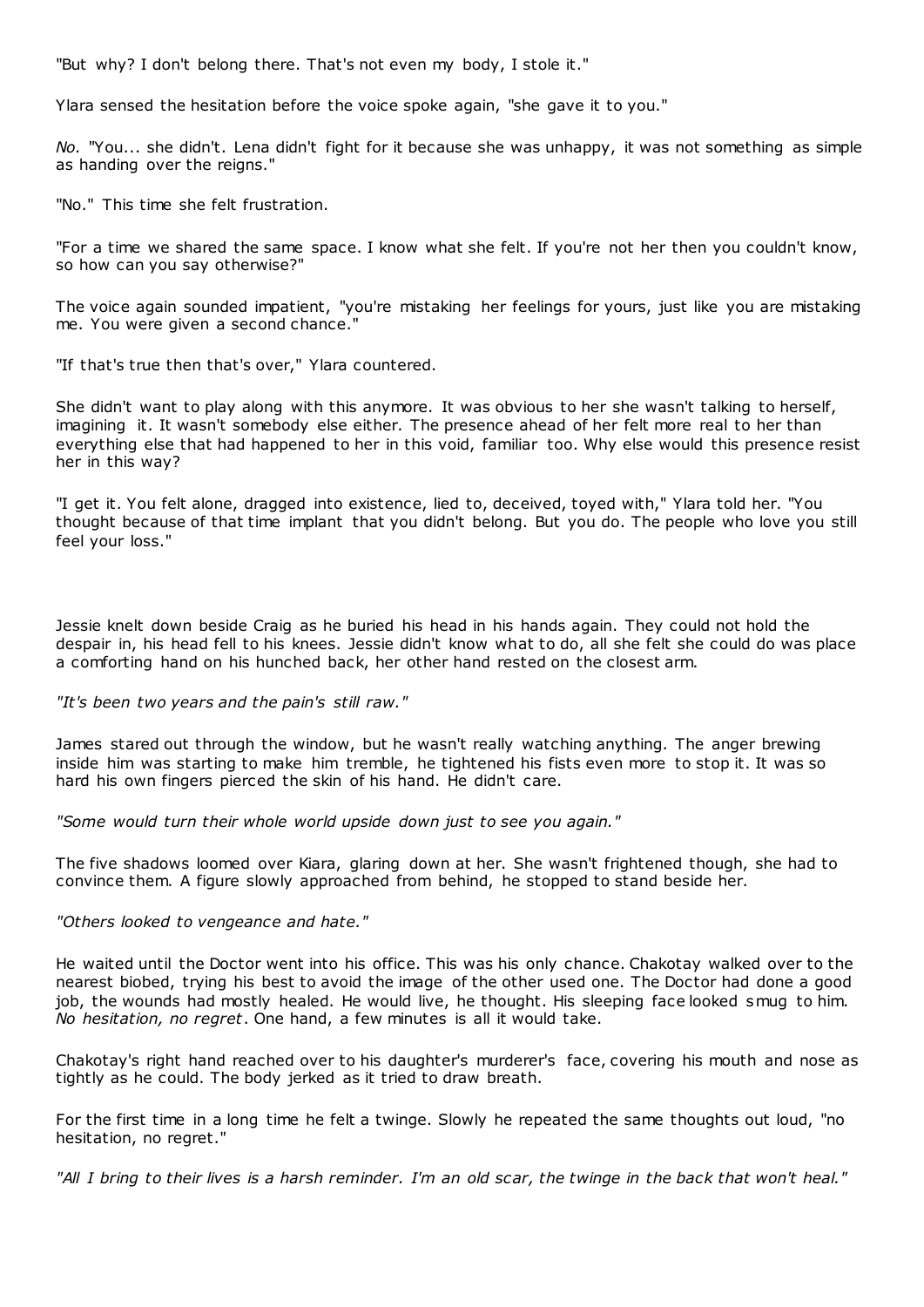"I'm the one who doesn't belong, not you."

The voice was in a lot of pain, it tried to hide that. "Why, why do you still believe I'm who you thought? I'm not. She's gone."

"Then you wouldn't mind telling me who you are," Ylara said.

"You."

That calm answer set Ylara back. When she could not speak before she assumed that she had to summon her own voice from so long ago. Hearing the voice she'd been using for two years helped her figure that out. If this voice was just her own psyche trying to cling to life, it would be her own not Lena's.

"I'm not buying it."

"There isn't much time," the voice ignored her. "If you don't find your way back the body will die anyway."

"I won't. It's not my life." *Never again.* "You're asking me to go steal Lena's, no, your life away, again. I can't do that. I can't commit that sin again, I just can't. I have enough to amend to add to them now."

The voice sounded impatient again, "there is no choice."

"You're wrong," Ylara said forcefully. "You can take my place. Go home."

The outline she'd been seeing seemed to get bigger, the presence grew closer. That soft breeze she felt became a lot more forceful. *What now?* She struggled against it as her spirit was pushed to who knows where. She wasn't going anywhere by force.

"I can't. Haven't you been listening?" the voice sounded angry. "I do not actually exist. I'm just your will to live, the child that doesn't want to die yet. Stop fighting it."

*Nice try. I don't believe you.* "Tell me, has being here helped you?" Ylara continued to fight. The breeze seemed to soften only for a second as if it hesitated. "You wanted to escape your life, you thought it would be easier. Is it?"

She didn't get an answer, apart from the gap before nothing changed. She wasn't going to give up that easily.

"No one can really understand the isolation, the loneliness of being what we are. We're different, from the moment we're born our path is set. I believed this is why we're paired up with a brother, so we don't sink into despair, we're not alone." The current got even stronger, she could feel the presence fading the further she was pushed. "But you, you were not only born into the Slayer line, your life was altered, wiped clean to fit that path. I can't imagine how that must have been. If that wasn't bad enough the people you love were being slowly stolen from you."

"Leave," she heard the voice in the distance, just barely.

"No. Answer me first. Has your suffering eased, has it gone completely? Did abandoning your life work out for you?"

The current hesitated again, this time for a few seconds longer. It seemed to ease off when it returned.

"You want to know why I know you're not me? Cos I already know the answer to my questions, nothing's changed. The pain you feel, I can feel it too. I'm not going anywhere. I'll stay here for an eternity if I have to..."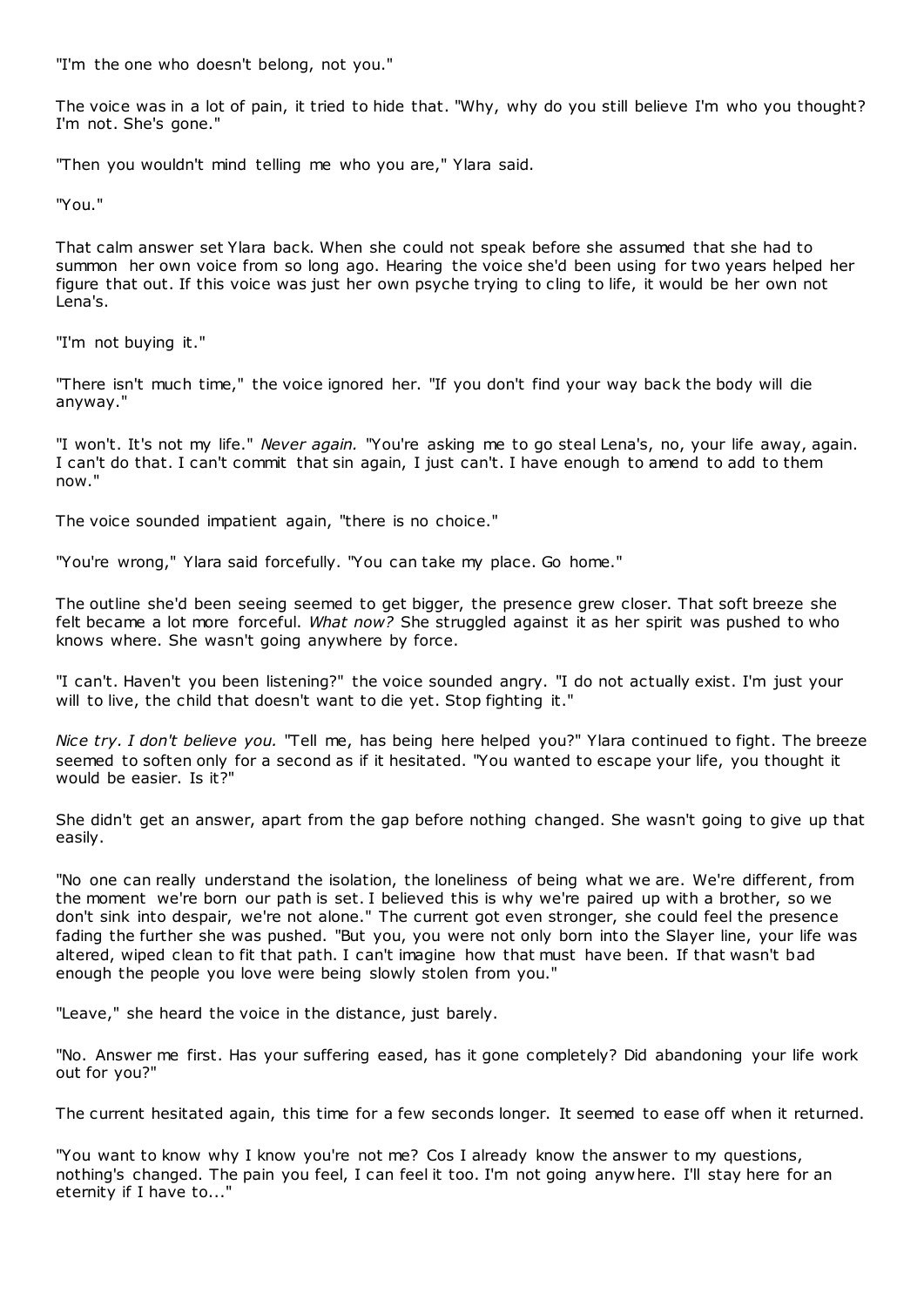"You're making a big mistake," the voice was a lot clearer and forceful now. "We don't want to die, we want to live. Lena is not even here. She cannot take your place. All you are doing is allowing the body to die. Stop resisting."

"No," Ylara's mind was made up. "I'm finally doing something right." As soon as she said that she felt lighter, but the breeze didn't push her any further away. She escaped it.

"You can't," the voice almost pleaded. "We'll die."

The Doctor and Nikki pulled Chakotay away by his arms. He didn't resist them.

"What are you doing? He's in a coma, he's not waking up anytime soon!" the Doctor snapped at him.

Chakotay pulled his arms out of their grips. He sighed in defeat. "He did not care who he was hurting when he decided to bring my daughter back. Now she's dead."

"Does that sound like anyone you know?" Nikki asked. The Doctor and Chakotay both looked at her in surprise. She looked surprised too. "What, I listen."

"Check his vitals please," the Doctor ordered her. She nodded before doing what she was told.

Chakotay sighed and covered his face with his hand. "I know, I know. I hated her and months ago I tried to get rid of her but now that she's dying, I can't stop seeing her as Lena. I failed her as a father, it should be me."

The Doctor quickly glanced at Nikki for confirmation on Daniel, she nodded. He turned his attention back to Chakotay, his hand went to his arm to guide him to his office. "It's not over yet. I haven't given up. Why don't you sit down, okay." Chakotay timidly nodded. His large shoulders had sank so far down, he didn't have the strength to lift them back up.

Not long after they stepped into the office there was a brief flash of light in the middle of the room. Kiara appeared in its place as it faded away. Nikki almost jumped out of her skin as a result.

"Sorry," Kiara muttered like she didn't mean it. With a sigh that could have been heard outside she turned herself around to face the two biobeds. Her jaw clenched and her eyes started to water as her gaze settled on Ylara's. She had hoped that she would only look like she was sleeping, that's not what she saw. Her skin was deathly pale, the eyes were puffy with black bags underneath them, the lips were almost blue. Ylara's face seemed to be locked in a permanent grimace as if she was still feeling the pain while she was unconscious. The Doctor had several devices attached to her forehead, as well as two flickering ones; one on her arm and the other on her chest. The scanner was still locked over her body, beeping slowly as it kept a check on her vitals.

She slowly walked over to stand at her side, watching her face intently. "The Q said no, they didn't want to get involved in *trivial* things." She growled at the thought. "Trivial, they didn't think it was so trivial when they tossed her back and forth through timelines and Borg ships, did they?"

Nikki's eyes widened a little, she decided to leave her alone and follow the other two to the office.

"I blamed everything on you, and I'm sorry for that. I hope that you don't go thinking we all hated you enough to do this. A lot of us are angry and not just for Lena." Kiara wiped a stray tear before continuing. "I'd be lying if I said I was one of them, I just wanted my mother back. Now that will not happen. I just don't think you deserved to go out like this. The same thing could have easily happened to James or Zare. Like them you didn't decide to turn evil, it just happened to you. You were dragged here against your will, just like Lena was. I should have realised that sooner."

She shook her head as anger took over again. "Craig told me about why you turned in the first place. There I was plotting your death when I was no better. I just wish that Daniel or even Craig realised these things, you'd still be here. There would still be a chance to bring her home, but keep you here